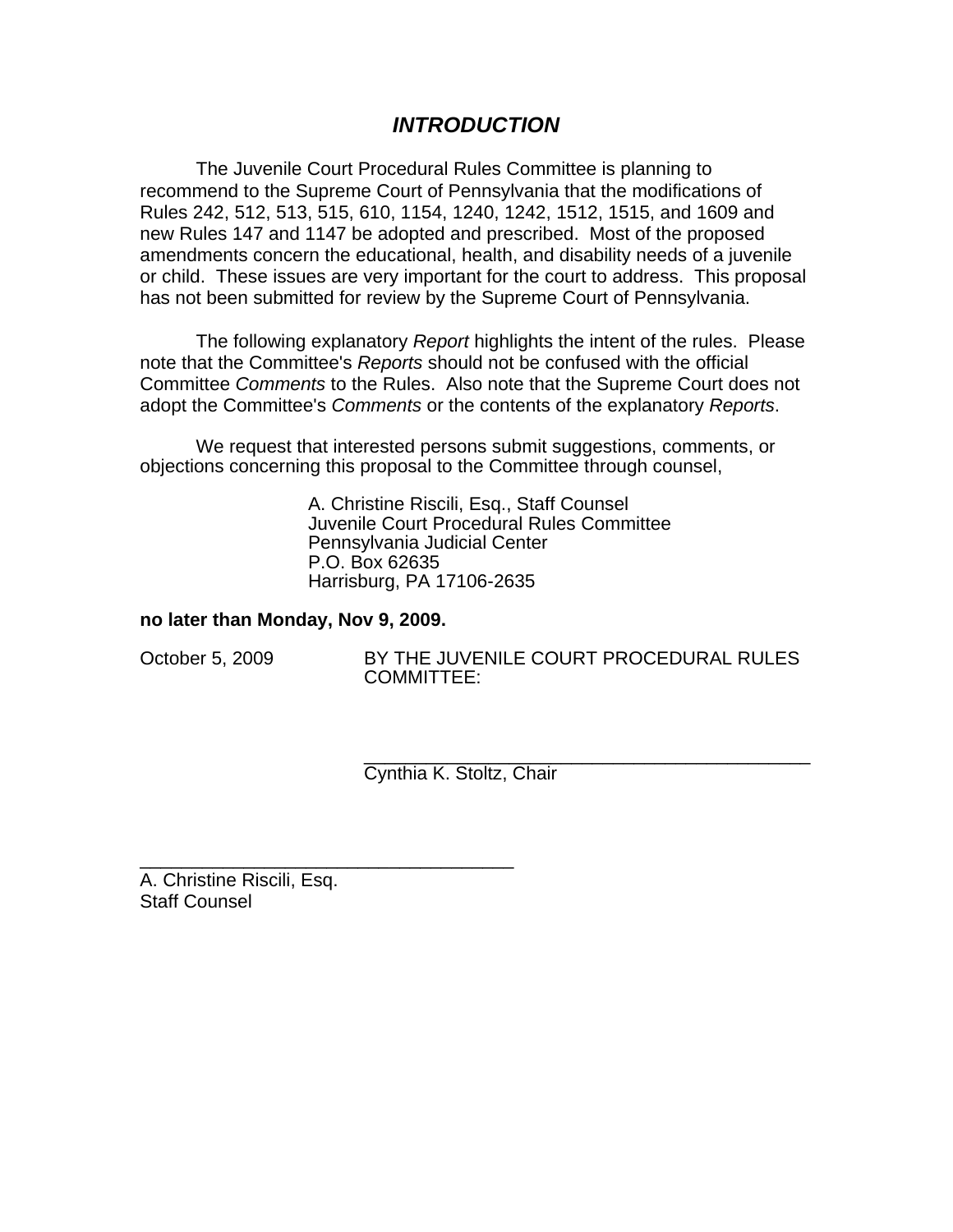#### *EXPLANATORY REPORT*

#### **Educational, Health Care, and Disability Amendments**

The majority of the proposed rule amendments address the educational, health, and disability needs of a juvenile or child. The Committee spent a considerable amount of time discussing what types of issues the court should be looking at during its hearings and in its order.

Pursuant to the Juvenile Act, the court shall provide for the welfare, health, and safety of children under its supervision. *See* 42 Pa.C.S. § 6301. To achieve this purpose, the court must address the basic needs of juveniles or children, which include: educational, health, and disability needs.

Educational, health care, and disability needs of juveniles or children in the system must be met in order to ensure their welfare. The court's role in addressing these needs are not merely a matter of best practice, but rather an essential component when addressing the fundamental needs of juveniles or children under its supervision.

With the proposed amendments relating to education, the rules effectively address the educational needs by focusing on three key issues at every stage of the court proceedings: 1) minimizing school changes; 2) ensuring that a juvenile or child is attending school, receiving educational services, and making progress toward graduation; and 3) ensuring that each juvenile or child has a legally authorized educational decision maker.

With the proposed amendments relating to health care and disability, the court must ensure that juveniles' or children's health care and disability needs are identified, monitored, and addressed, including children with disabilities are receiving necessary accommodations.

As set forth in the proposed amendments, each of these educational, health care, and disability needs would be addressed at each stage of the proceedings and in the court's orders.

New Rules 147 and 1147 provide for the appointment and duties of an educational decision maker. If, at any time, the court determines a juvenile or a child is in need of an educational decision maker, the court shall appoint an appropriate person to fulfill this role.

As early as the detention or shelter care hearing, pursuant to Rules 242 and 1242, the court must inquire about any special needs of the juvenile or child. Then, as the case progresses to the dispositional, dispositional review, commitment review, and permanency hearings, pursuant to Rules 512, 515, 610,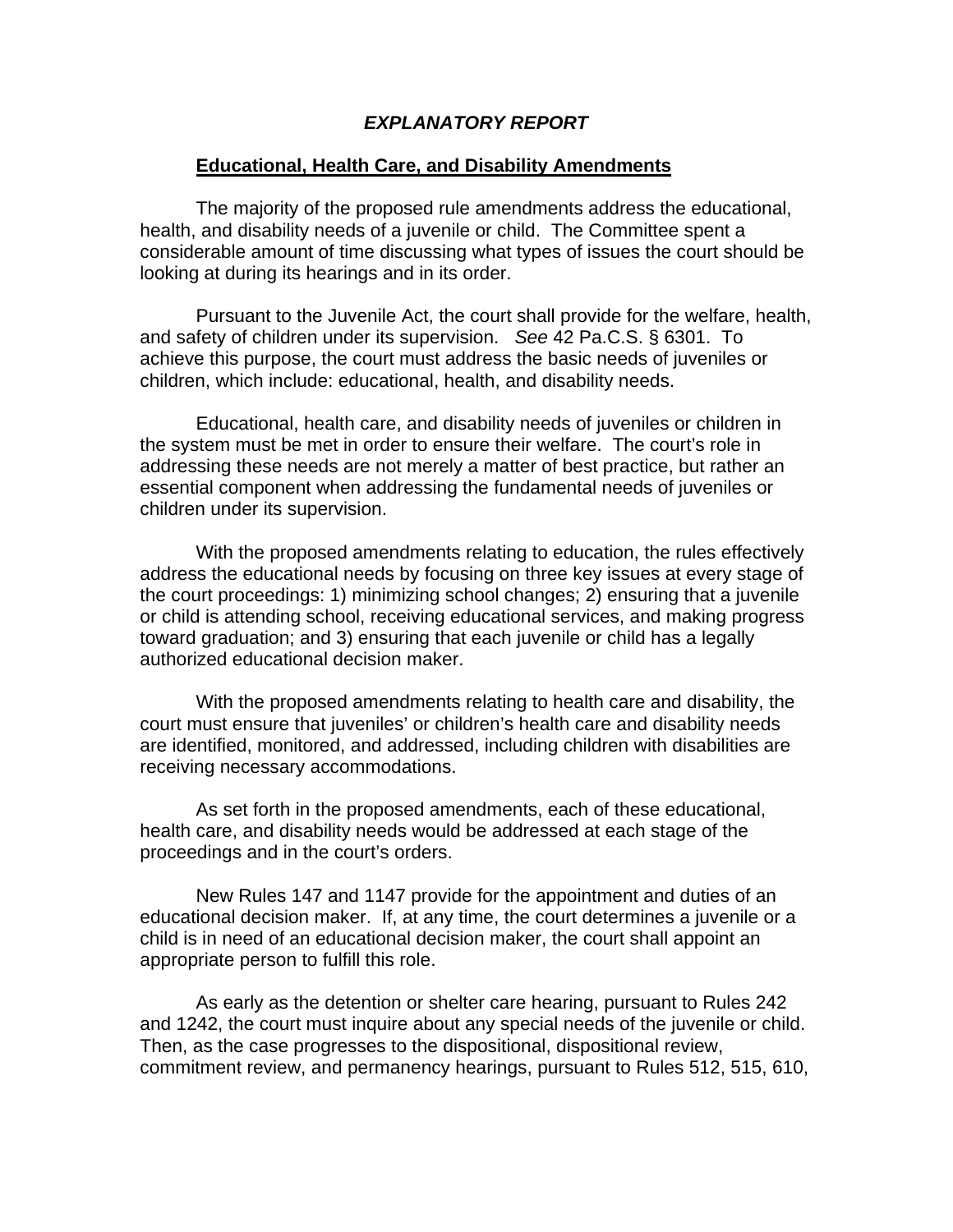1512, 1515, and 1609, the court must ensure that the identified needs are addressed at the hearing and in its order following the hearing.

Rules 513 and 1154 require the juvenile probation officer or the guardian *ad litem* to make specific recommendations concerning these needs.

### **Other Amendments**

The other proposed amendments to these rules relate to the reasonable efforts made to prevent placement and *ex parte* communications.

The Committee has noticed that courts, when placing a juvenile or child, are not explaining why there are no less restrictive alternatives available in their orders. The Committee is proposing that courts must be required to state specific reasons, rather than merely a statement that there are no less restrictive alternative available. These amendments can be found in Rules 512, 1240, 1242, and 1512.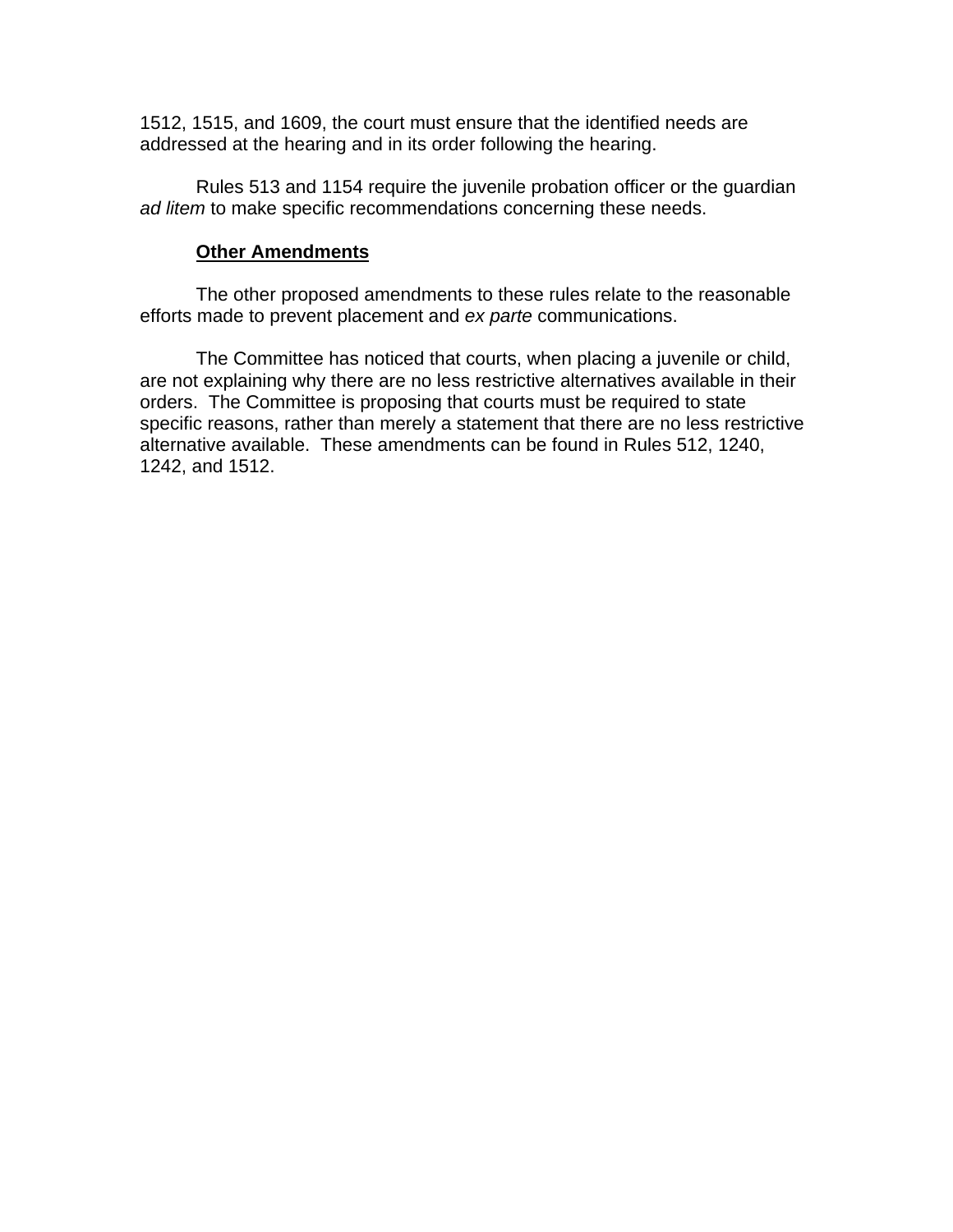In Rule 512, the Committee is proposing language concerning *ex parte*  communications. The Committee has been including this language when updating its rules. *See* Rules 1406 and 1512.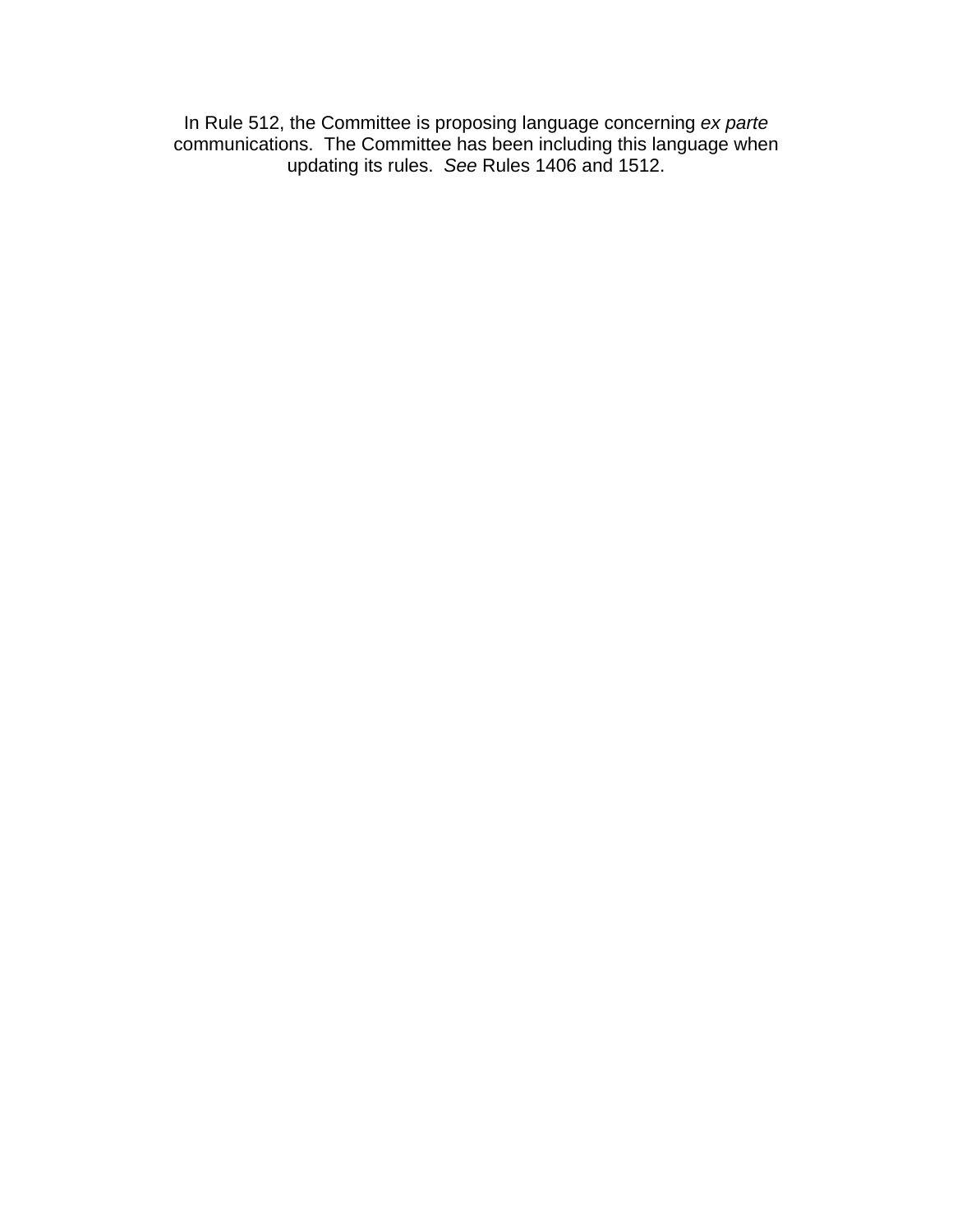## **PART B(1) EDUCATION AND HEALTH OF CHILD**

**147. Educational decision maker.**

# **RULE 147. EDUCATIONAL DECISION MAKER.**

**A. Generally. At any proceeding or upon motion, if the court determines a juvenile is in need of an educational decision maker, the court shall appoint an educational decision maker for the juvenile.**

## **B. Duties. The educational decision maker shall ensure:**

- **1) the juvenile's educational stability;**
- **2) the juvenile is receiving appropriate education, including any necessary special education, early intervention, or remedial services;**
- **3) juveniles, who are sixteen years of age or older, are receiving the necessary educational services to transition the juvenile to independent living, if and when appropriate; and**
- **4) juveniles, who are aging out of care within 90 days, are receiving a transition plan that addresses the juvenile's educational needs if appropriate.**

#### **COMMENT**

**The educational decision maker should refer to the Fostering Connections Act (P.L. 110-351) and the McKinney-Vento Homeless Assistance Act (42 U.S.C. § 11431** *et seq***.) for guidance in educational stability. The educational decision maker should ensure the right to: 1) educational stability, including the right to: a) remain in the same school regardless of a change in placement when it is in the child's best interest; b) immediate enrollment when a school change is in the child's best interest; and c) have school proximity considered in all placement changes, 42 U.S.C. § 675(1)(G), 42 U.S.C**. **§ 11431** *et seq***.; 2) an appropriate education, including any necessary special education, early intervention, or remedial services pursuant to 55 Pa. Code § 3130.87, 24 P.S. §13-1371, 1372, 20 U.S.C. §1400** *et seq***.; 3) educational services necessary to support the child's transition to independent living pursuant to 42 Pa.C.S. § 6351 if the child is sixteen or older; and 4) a transition plan that addresses the child's educational needs pursuant to 42 USC § 675(5)(H) if the child will age out of care within 90 days.** 

## **PART B(2) COUNSEL**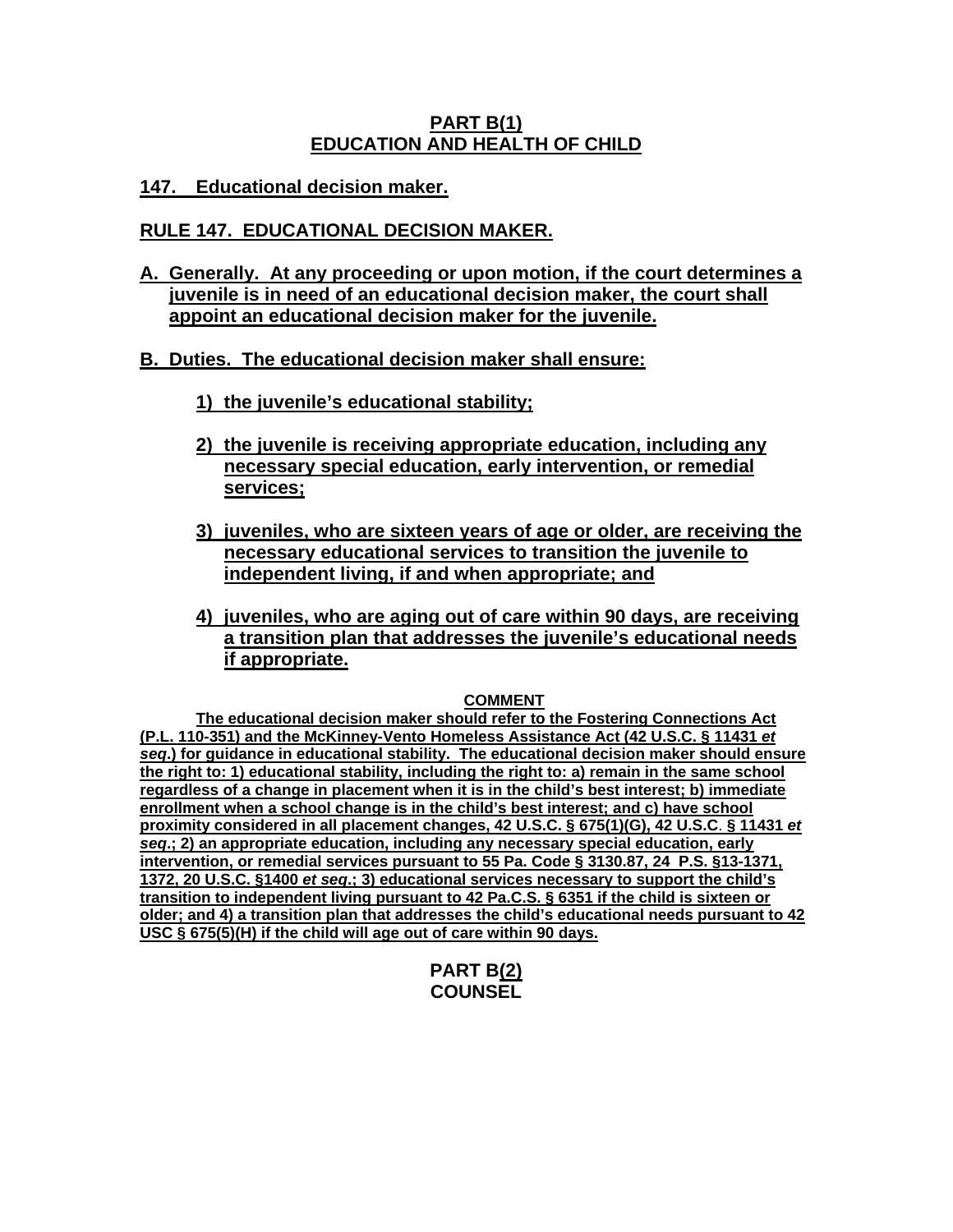# **RULE 242. DETENTION HEARING**

- A. **Informing juvenile of rights.** Upon commencement of the hearing, the court shall:
	- 1) provide a copy of the written allegation to the juvenile and the juvenile's guardian, if present;
	- 2) inform the juvenile of the right to counsel and to assigned counsel; and
	- 3) inform the juvenile of the right to remain silent with respect to any allegation of delinquency.

### B. **Manner of hearing.**

- 1) **Conduct.** The hearing shall be conducted in an informal but orderly manner.
- 2) **Recording.** If requested by the juvenile or the Commonwealth, or if ordered by the court, the hearing shall be recorded by appropriate means. If not so recorded, full minutes of the hearing shall be kept.
- 3) **Testimony and evidence.** All evidence helpful in determining the questions presented, including oral or written reports, may be received by the court and relied upon to the extent of its probative value even though not competent in the hearing on the petition. The juvenile's attorney, the juvenile, if unrepresented, and the attorney for the Commonwealth shall be afforded an opportunity to examine and controvert written reports so received.
- 4) **Juvenile's rights.** The juvenile shall be present at the detention hearing and the juvenile's attorney or the juvenile, if unrepresented, may:
	- a) cross-examine witnesses offered against the juvenile; and
	- b) offer evidence or witnesses, if any, pertinent to the probable cause or detention determination.
- C. **Findings.** The court shall determine whether:
	- 1) there is probable cause that a delinquent act was committed by the juvenile; **[and]**
	- 2) detention of the juvenile is warranted**; and**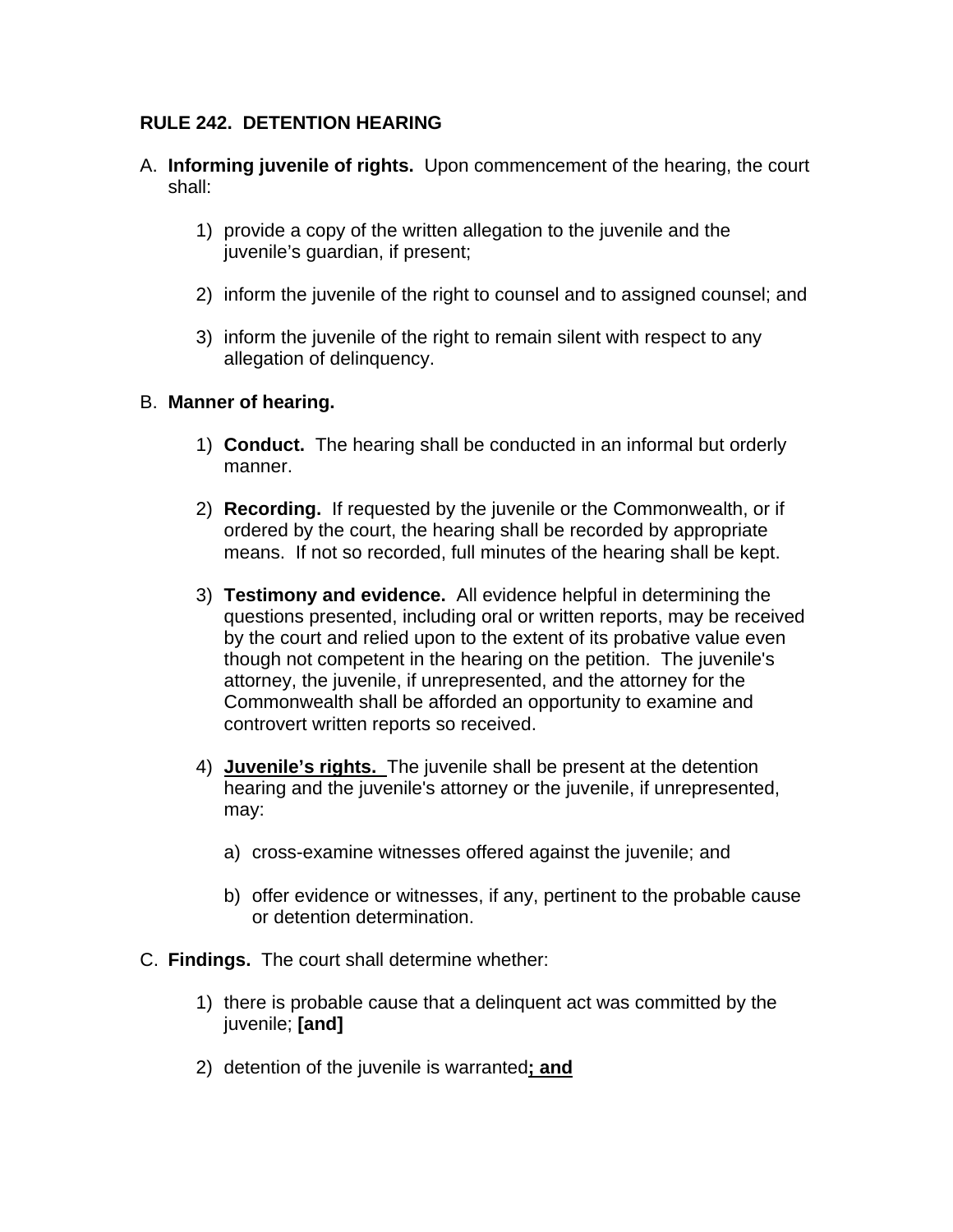#### **3) there are any conditions that the court deems necessary to address the special needs of the juvenile while in detention**.

D. **Filing of petition.** If a juvenile remains detained after the hearing, a petition shall be filed with the clerk of courts within twenty-four hours or the next court business day.

## **E. Court's order. At the conclusion of the detention hearing, the court shall enter a written order setting forth its findings pursuant to paragraph (C).**

#### **COMMENT**

A detention hearing consists of two stages. The first stage of a detention hearing is a probable cause hearing. If probable cause is not found, the juvenile is to be released. If probable cause is found, then the court is to proceed to the second stage.

The second stage of a detention hearing is a detention determination hearing. The court should hear pertinent evidence concerning the detention status of the juvenile, review and consider all alternatives to secure detention, and determine if the detention of the juvenile is warranted.

**An additional determination is required in paragraph (C)(3) although this is not a third stage of the detention hearing. It is important that the court address any special needs of the juvenile while the juvenile is in detention. The juvenile's attorney or the juvenile probation officer is to present any special needs to the court if known at the time of the hearing. Special needs may include special education needs, early intervention, remedial services, and health care and disability needs. If the court determines a child is in need of an educational decision maker, the court is to appoint an educational decision maker pursuant to Rule 147.**

 **When addressing the juvenile's health care and disability needs, the court's order should address the right of: 1) a juvenile to receive timely and medically appropriate screenings and healthcare services, 42 USC § 1396d(r), 55 Pa. Code § 3800.32; and 2) a juvenile with disabilities to receive necessary accommodations, 42 U.S.C. § 12132; 28 C.F.R. 35.101** *et seq***., Section 504 of the Rehabilitation Act of 1973, as amended, 29 U.S.C. § 794, and implementing regulations at 45 C.F.R. § 84.1** *et seq.*

**Pursuant to the Juvenile Act, the court has authority to order a physical or mental examination of a juvenile and medical or surgical treatment of a minor, who is suffering from a serious physical condition or illness which requires prompt treatment in the opinion of a physician. The court may order the treatment even if the guardians have not been given notice of the pending hearing, are not available, or without good cause inform the court that they do not consent to the treatment. 42 Pa.C.S. § 6339(b).**

The procedures of paragraph (D) deviate from the procedures of the Juvenile Act. *See* 42 Pa.C.S. § 6331. Under paragraph (D), a petition does not have to be filed within twenty-four hours of the juvenile's detention; rather, the petition should be filed within twenty-four hours of the conclusion of the detention hearing if the juvenile is detained. *See* Rule 800. If the juvenile is not detained, a petition may be filed at any time prior to the adjudicatory hearing. However, the juvenile's attorney should have sufficient notice of the allegations prior to the adjudicatory hearing to prepare for the defense of the juvenile. *See* **Rule 330 for petition requirements, Rule 331 for service of the petition, and [***See***]** Rule 363 for time of service. **[***See* **Rule 331 for service of the petition.** *See* **Rule 330 for petition requirements.]** 

*See* 42 Pa.C.S. §§ 6332, 6336, and 6338 for the statutory provisions concerning informal hearings and other basic rights.

**Official Note:** Rule 242 adopted April 1, 2005, effective October 1, 2005.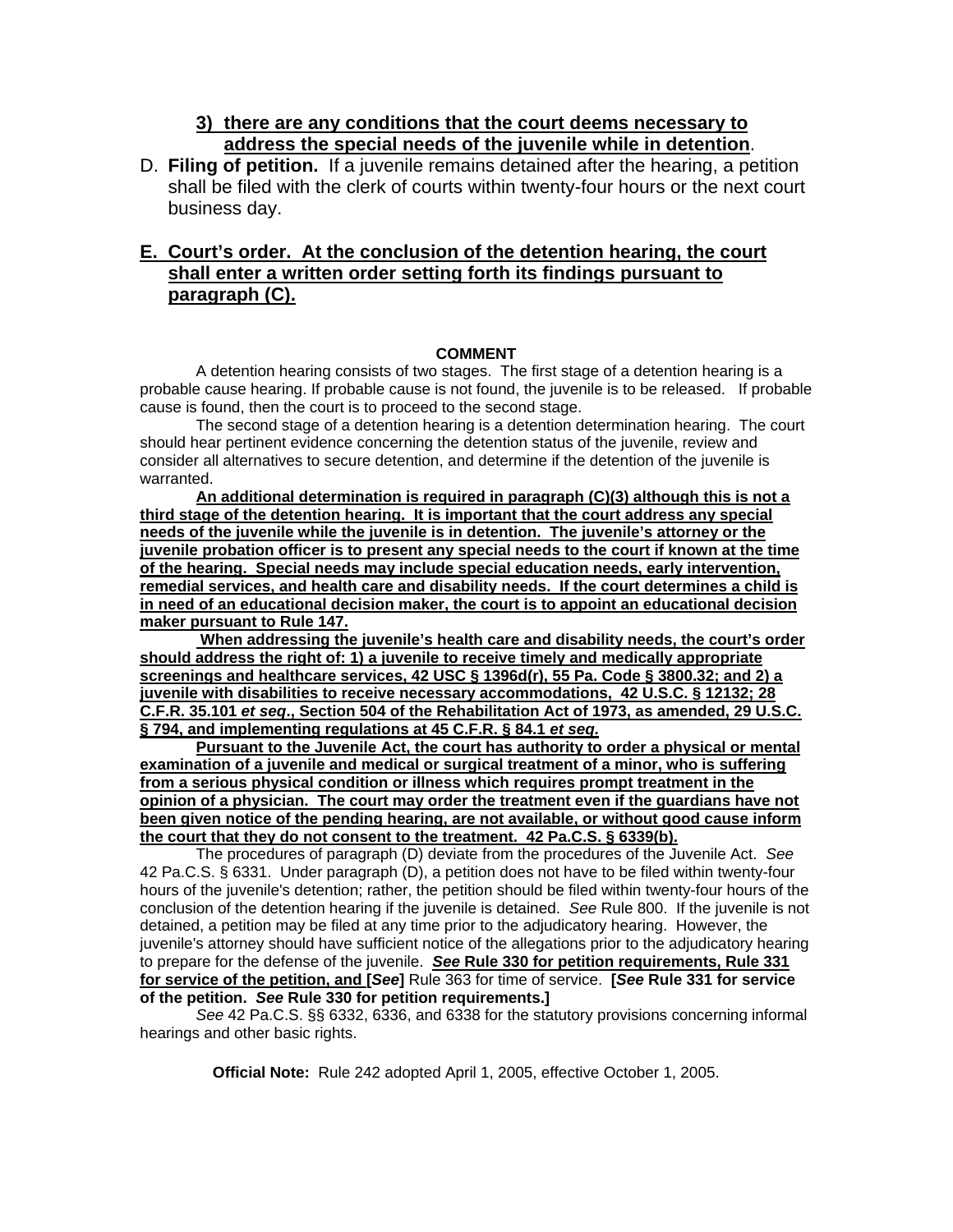#### *Committee Explanatory Reports:*

Final Report explaining the provisions of Rule 242 published with the Court's Order at 35 Pa.B. 2214 (April 16, 2005).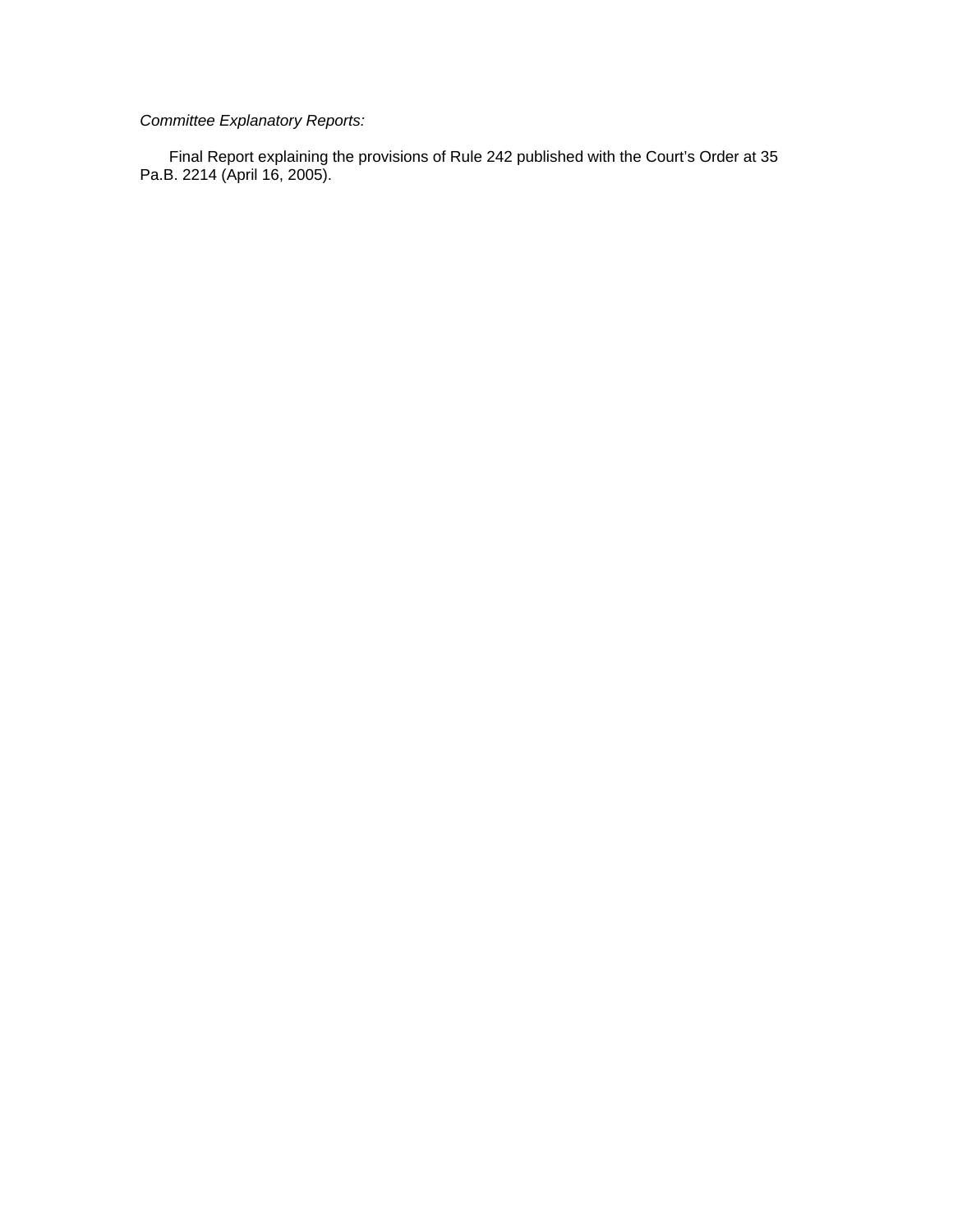# **RULE 512. DISPOSITIONAL HEARING**

- A. **Manner of hearing.** The court shall conduct the dispositional hearing in an informal but orderly manner.
	- 1) **Evidence.** The court shall receive any oral or written evidence that is helpful in determining disposition, including evidence that was not admissible at the adjudicatory hearing.
	- 2) **Opportunity to be heard.** Before deciding disposition, the court shall give the juvenile and the victim an opportunity to make a statement.
- B. **Recording.** The dispositional hearing shall be recorded. The recording shall be transcribed:
	- 1) at the request of a party;
	- 2) pursuant to a court order; or
	- 3) when there is an appeal.

## C. *Ex parte* **Communication.**

- **1) Except as provided by these rules, no person shall communicate with the court in any way.**
- **2) If the court receives any** *ex parte* **communication, the court shall inform all parties of the communication and its content.**
- **[C]D. Duties of the court.** The court shall determine on the record that the juvenile has been advised of the following:
	- 1) the right to file a post-dispositional motion;
	- 2) the right to file an appeal;
	- 3) the time limits for a post-dispositional motion and appeal;
	- 4) the right to counsel to prepare the motion and appeal;
	- 5) the time limits within which the post-dispositional motion shall be decided; and
	- 6) that issues raised before and during adjudication shall be deemed preserved for appeal whether or not the juvenile elects to file a postdispositional motion.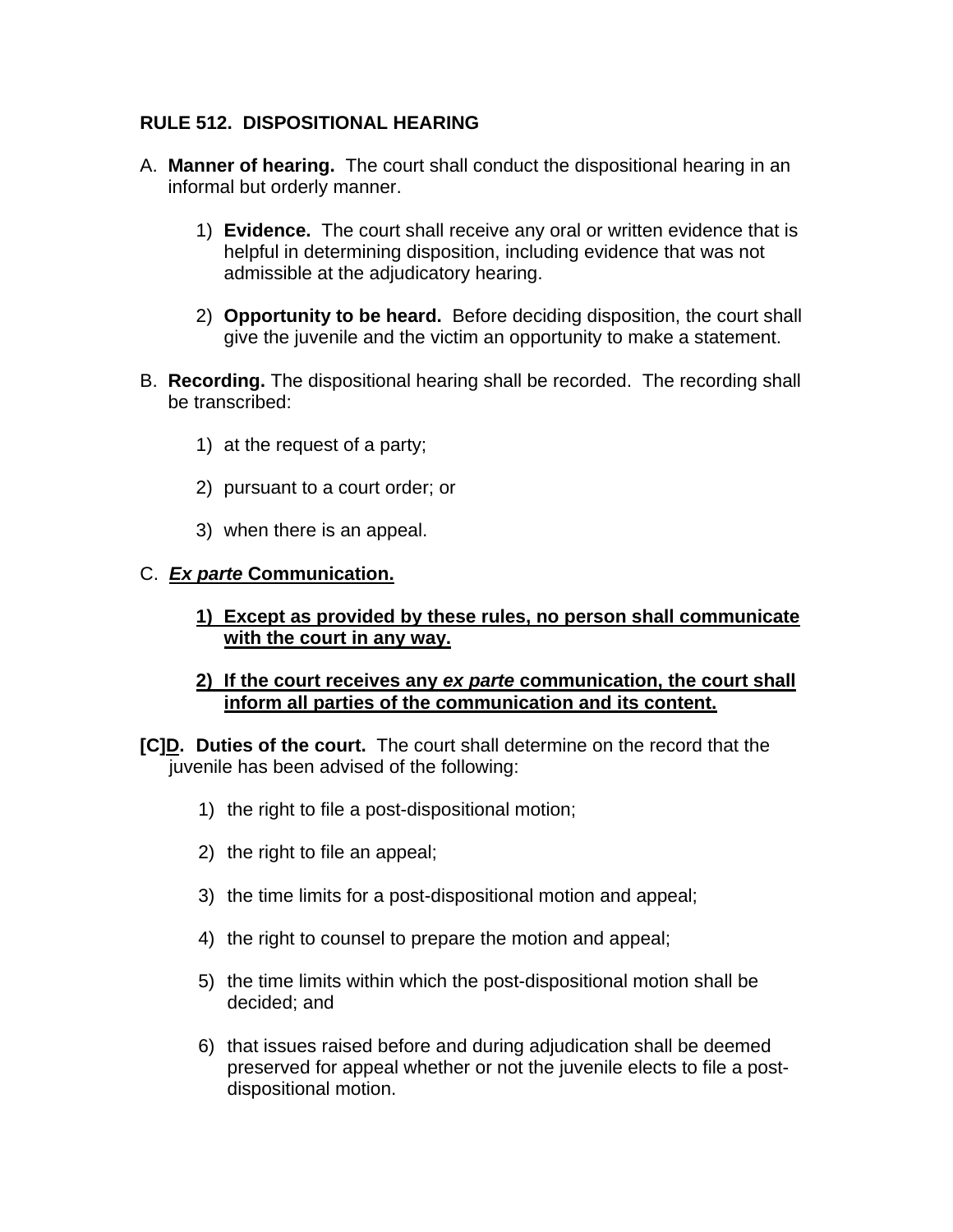- **E. Court's findings. The court shall enter its findings on the record and enter an order pursuant to Rule 515. The court shall state:**
	- **1) its findings and conclusions that formed the basis of its decision, including the following factors that shall be considered by the court;**
		- **a) the protection of the community;**
		- **b) the treatment needs of the juvenile;**
		- **c) the educational, health care, and disability needs of the juvenile;**
		- **d) the supervision needs of the juvenile;**
		- **e) the development of competencies to enable the juvenile to become a responsible and productive member of the community;**
		- **f) accountability for the offense(s) committed; and**
		- **g) any other factors that the court deems appropriate;**
	- **2) the terms and conditions of the disposition;**
	- **3) if the juvenile is placed:**
		- **a) the name of any agency or institution that shall provide care, treatment, supervision, or rehabilitation of the juvenile; and**
		- **b) why the agency or institution is the least restrictive alternative for the juvenile.**

*COMMENT* 

Under paragraph (A)(2), for victim's right to be heard, see Victim's Bill of Rights, 18 P.S. § 11.201 *et seq*.

To the extent practicable, the judge or master that presided over the adjudicatory hearing for a juvenile should preside over the dispositional hearing for the same juvenile.

**Under paragraph (C), no** *ex parte* **communications with the court are to occur. Attorneys and judges understand the impropriety of** *ex parte* **communications but many participants are not attorneys or judges. This rule ensures that all parties have received the same information that is being presented to the court so that it may be challenged or supplemented. Normal methods of practice and procedure such as motions, scheduling, and communications with court personnel, are not considered** *ex parte* **communications.** 

**Pursuant to paragraph (E), when the court has determined the juvenile is in need of treatment, supervision, and rehabilitation, the court is to consider all the factors in paragraph (E)(1) and state its findings and conclusions on the record.**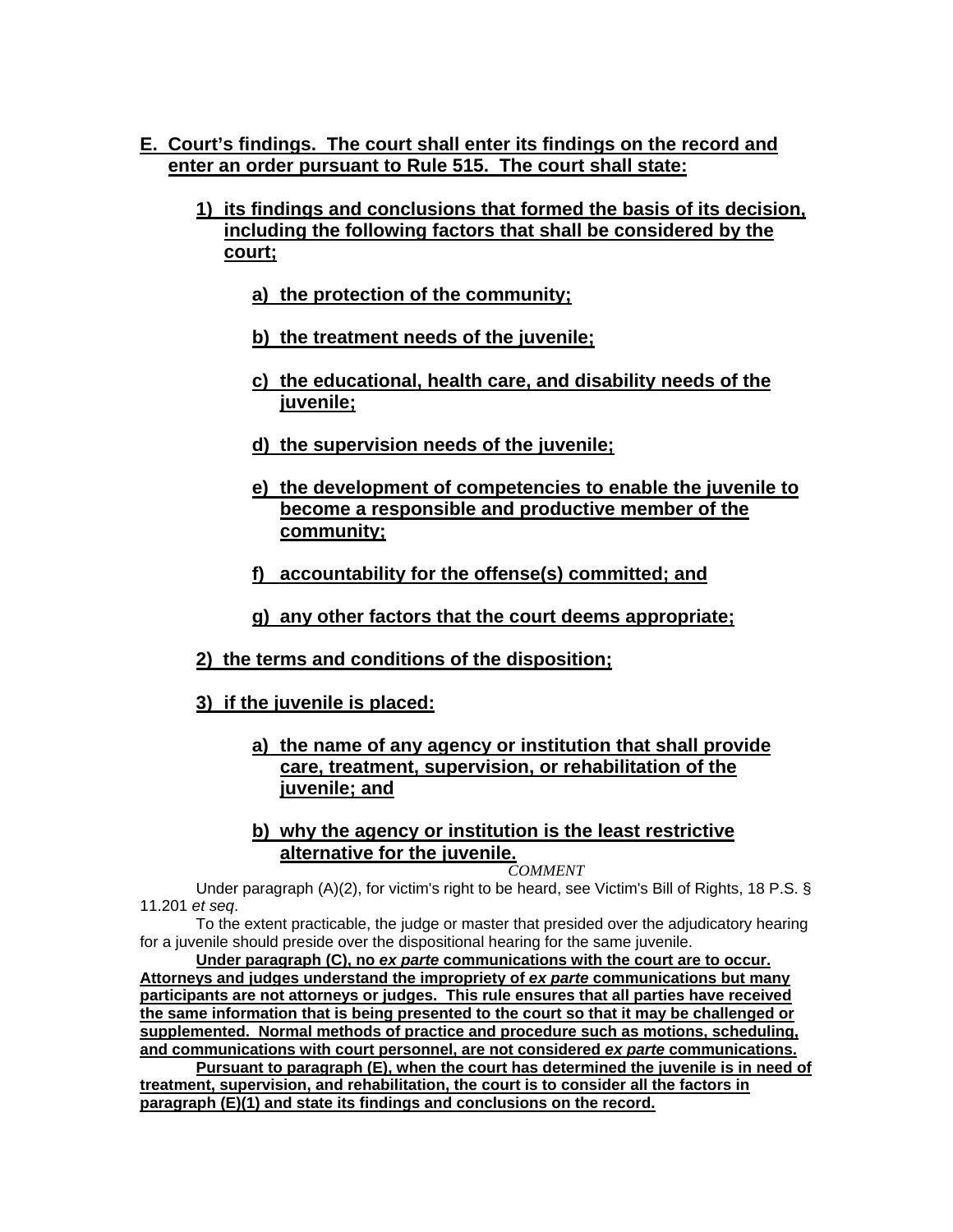**Pursuant to paragraph (E)(1)(c), the court should address the juvenile's educational needs. The court's order should address the right to: 1) an educational decision maker, 20 U.S.C. §1439(a)(5), 34 C.F.R. § 300.519; and 2) an appropriate education, including any necessary special education, early intervention, or remedial services, 20 U.S.C. § 1400** *et seq***., 55 Pa. Code § 3130.87, 24 P.S. § 13-1371, 1372.** *See also* **Rule 147 for appointment of an educational decision maker.**

**The court should also address the juvenile's health care and disability needs. The court's order should address the right of: 1) a juvenile to receive timely and medically appropriate screenings and healthcare services, 42 USC § 1396d(r), 55 Pa. Code § 3800.32; and 2) a juvenile with disabilities to receive necessary accommodations, 42 U.S.C.§ 12132; 28 C.F.R. 35.101** *et seq***., Section 504 of the Rehabilitation Act of 1973, as amended, 29 U.S.C. § 794, and implementing regulations at 45 C.F.R. § 84.1** *et seq.*

**Pursuant to the Juvenile Act, the court has authority to order a physical or mental examination of a juvenile and medical or surgical treatment of a minor, who is suffering from a serious physical condition or illness which requires prompt treatment in the opinion of a physician. The court may order the treatment even if the guardians have not been given notice of the pending hearing, are not available, or without good cause inform the court that they do not consent to the treatment. 42 Pa.C.S. § 6339(b).**

**Pursuant to paragraph (E)(4), the court is to state the specific reasons why the agency or institution is the least restrictive placement for the juvenile, rather than a statement that it is the least restrictive alternative available.** 

> **Official Note:** Rule 512 adopted April 1, 2005, effective October 1, 2005. Amended May 17, 2007, effective August 20, 2007.

#### *Committee Explanatory Reports:*

Final Report explaining the provisions of Rule 512 published with the Court's Order at 35 Pa.B. 2214 (April 16, 2005). Final Report explaining the amendments to Rule 512 published with the Court's Order at 37 Pa.B. 2509 (June 2, 2007).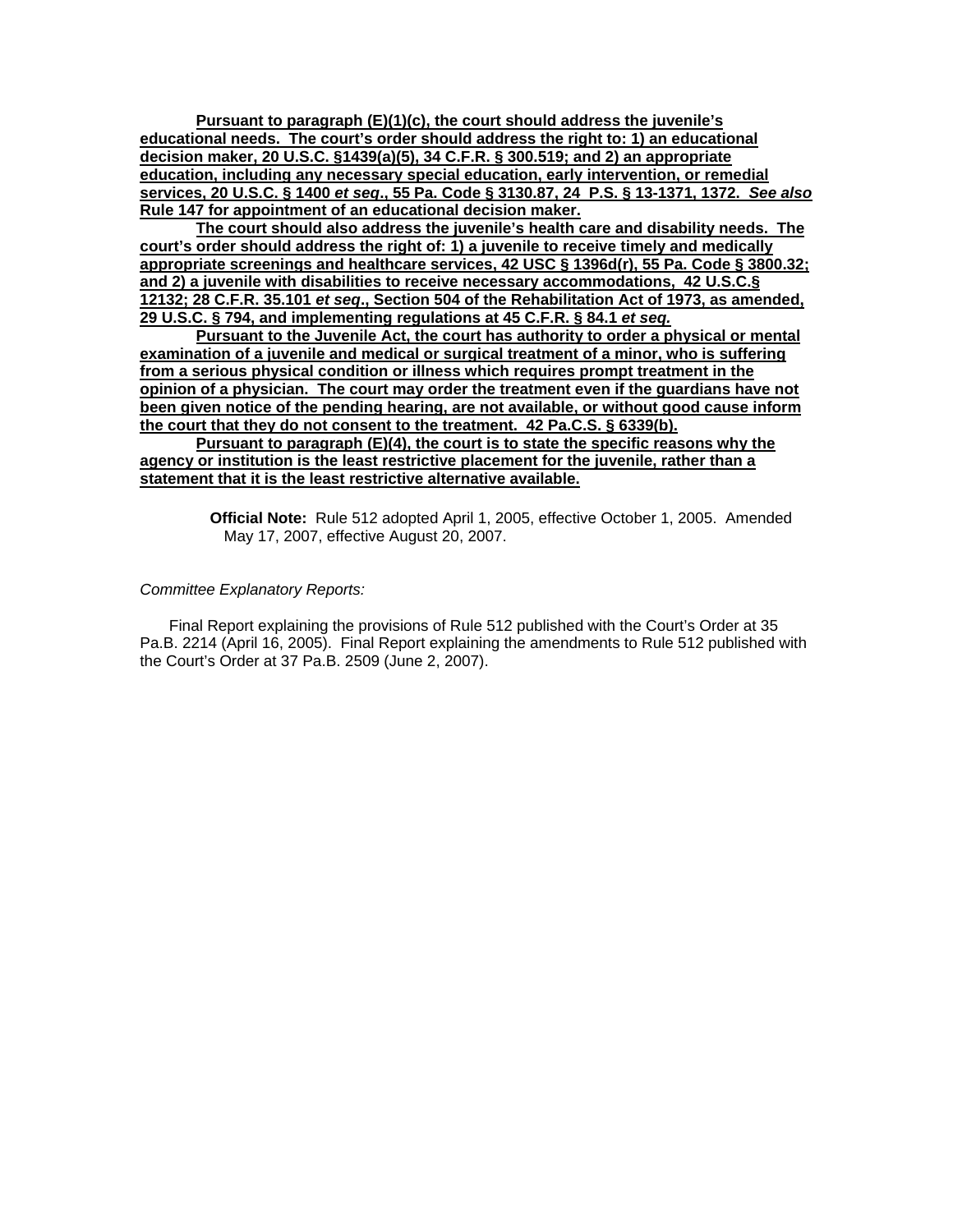## **RULE 513. AIDS IN DISPOSITION**

### A. **Social Study.**

**1)** The court may order the preparation of a social study in any case to aid in the decision for disposition.

## **2) If a social study is ordered, the study shall address any educational, health care, and disability needs of the juvenile.**

- B. **Examinations.** The court may order the juvenile to undergo **health,**  psychological, psychiatric, drug and alcohol, or any other examination, as it deems appropriate to aid in the decision for disposition.
- C. **Victim-Impact Statement.** The victim may submit a victim-impact statement to the court. If the victim has submitted a victim-impact statement, the court shall accept and consider the victim-impact statement in determining disposition.

#### *COMMENT*

Section 6341(e) of the Juvenile Act requires the court to receive reports and other evidence bearing on the disposition or need of treatment, supervision, or rehabilitation. *In re McDonough,* 430 A.2d 308 (Pa. Super. Ct. 1981).

Paragraph (C) addresses a statement submitted by the victim to the court. For the victim's opportunity to be heard, see Rule 512(A)(2). *See also* Victim's Bill of Rights, 18 P.S. § 11.201 *et seq*.

**Official Note:** Rule 513 adopted April 1, 2005, effective October 1, 2005.

#### *Committee Explanatory Reports:*

Final Report explaining the provisions of Rule 513 published with the Court's Order at 35 Pa.B. 2214 (April 16, 2005).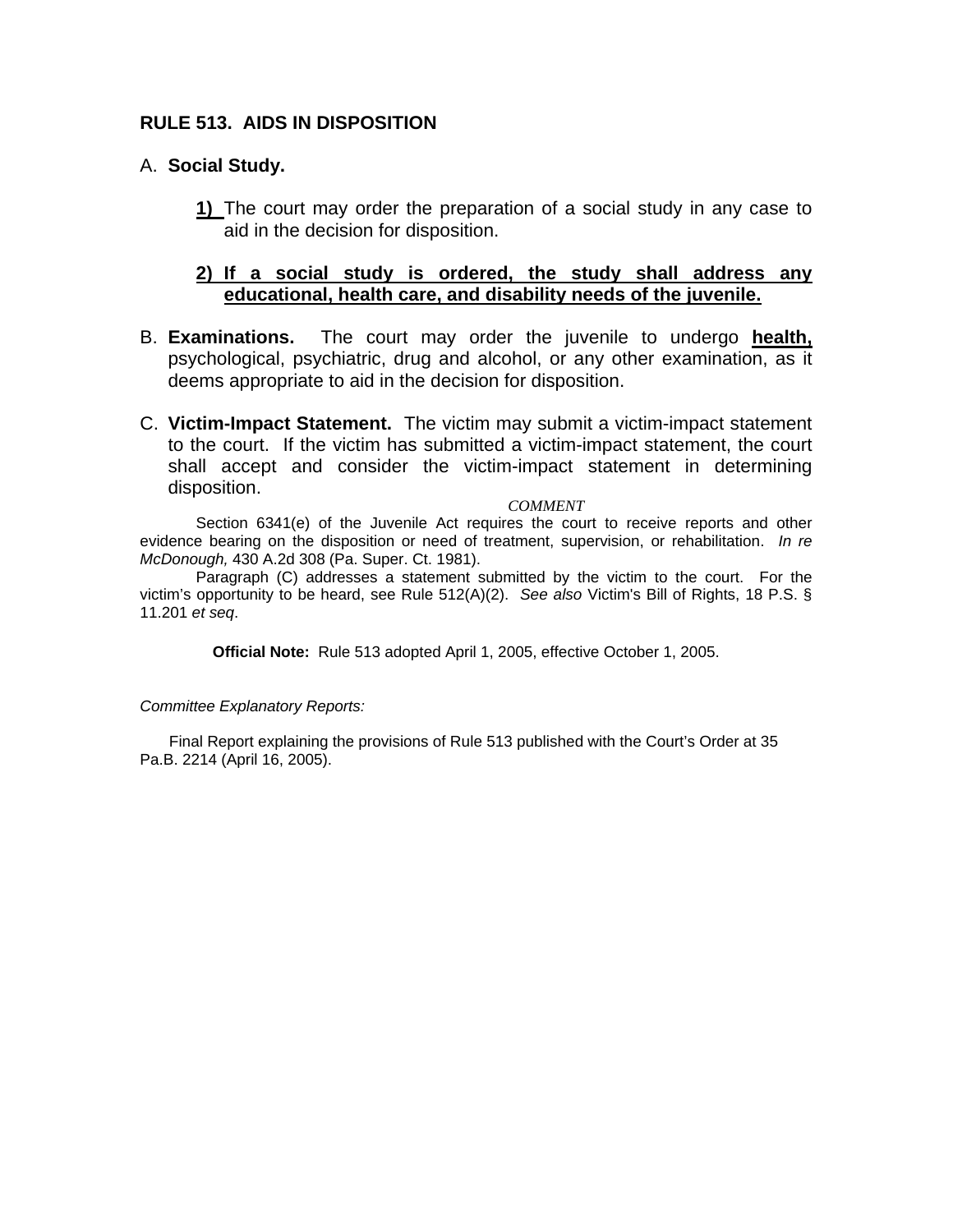## **RULE 515. DISPOSITIONAL ORDER**

- A. **Generally.** When the court enters a disposition, the court shall issue a written order, which provides balanced attention to the protection of the community, accountability for the offenses committed, and development of the juvenile's competencies to enable the juvenile to become a responsible and productive member of the community. The order shall include:
	- 1) **the court's findings pursuant to Rule 512(E) [the terms and conditions of the disposition;**
	- **2) the name of any agency or institution that is to provide care, treatment, supervision, or rehabilitation of the juvenile];**
	- [3]**2**) a designation whether the case is eligible pursuant to 42 Pa.C.S. § 6307 (b)(1)(i) for limited public information;
	- 3) **any directive relating to the educational, health care, or disability needs of the juvenile;**
	- 4) the date of the order; and
	- 5) the signature and printed name of the judge entering the order.
- B. **Restitution.** If restitution is ordered in a case, the dispositional order shall include:
	- 1) a specific amount of restitution to be paid by the juvenile;
	- 2) to whom the restitution is to be paid; and
	- 3) a payment schedule, if so determined by the court.
- C. **Guardian participation.** The court shall include any obligation in its dispositional order imposed upon the guardian.

#### *COMMENT*

Pursuant to paragraph (A)(**[3]2**), the court is to determine if the case is eligible for limited public information under the requirements of 42 Pa.C.S. § 6307 (b)(1)(i). *See* 42 Pa.C.S. § 6307 (b)(2). When the case is designated, the clerk of courts is to mark the file clearly. For information that is available to the public in those eligible cases, see Rule 160.

**Pursuant to paragraph (A)(3), the court should address the juvenile's educational needs. The court's order should address the right to: 1) an educational decision maker, 20 U.S.C. §1439(a)(5), 34 C.F.R. § 300.519; and 2) an appropriate education, including any necessary special education, early intervention, or remedial services, 20 U.S.C. § 1400** *et seq***., 55 Pa. Code § 3130.87, 24 P.S. § 13-1371, 1372.** *See also* **Rule 147 for appointment of an educational decision maker.**

**The court should also address the juvenile's health care and disability needs. The court's order should address the right of: 1) a juvenile to receive timely and medically**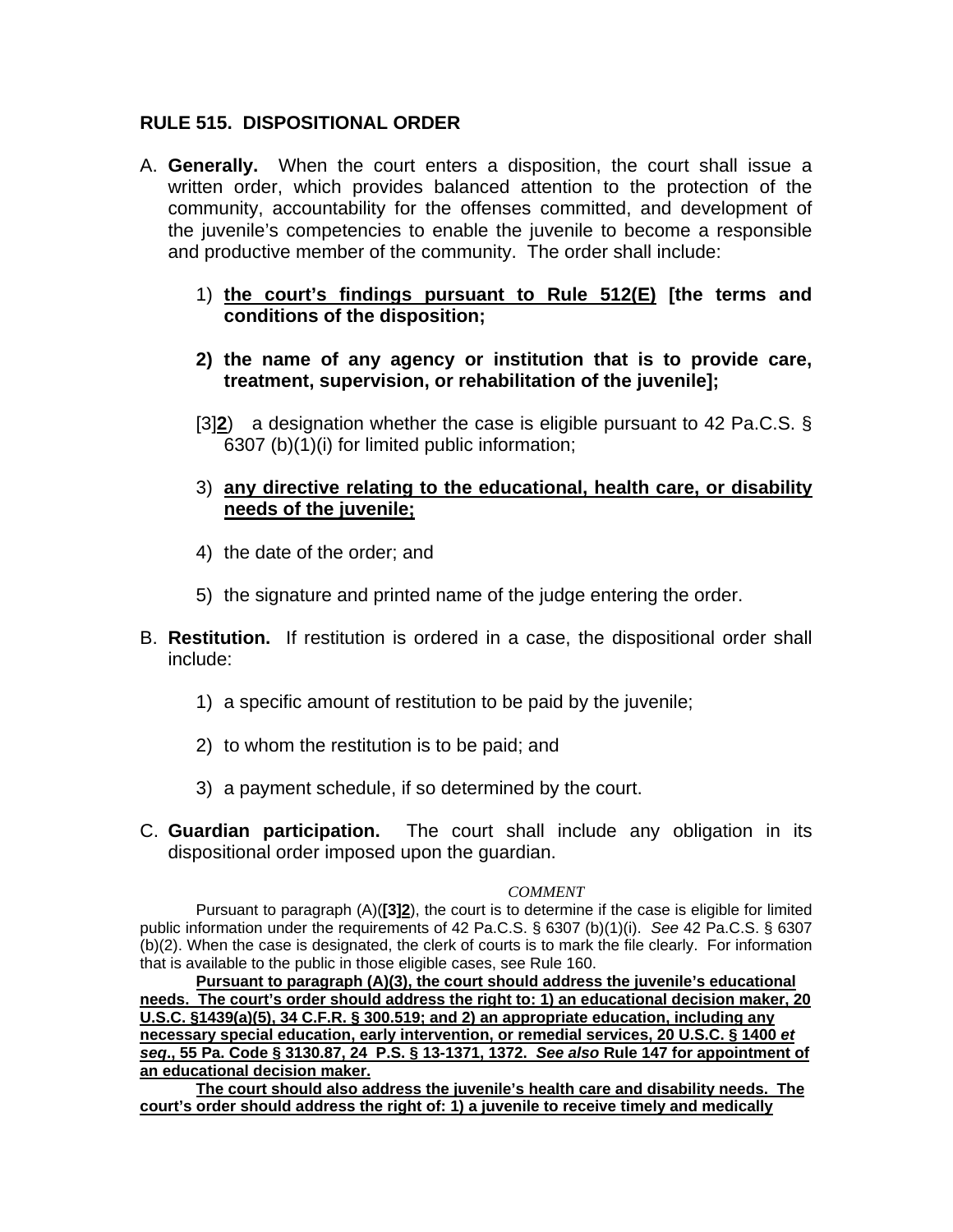**appropriate screenings and healthcare services, 42 USC § 1396d(r), 55 Pa. Code § 3800.32; and 2) a juvenile with disabilities to receive necessary accommodations, 42 U.S.C.§ 12132; 28 C.F.R. 35.101** *et seq***., Section 504 of the Rehabilitation Act of 1973, as amended, 29 U.S.C. § 794, and implementing regulations at 45 C.F.R. § 84.1** *et seq.*

**Pursuant to the Juvenile Act, the court has authority to order a physical or mental examination of a juvenile and medical or surgical treatment of a minor, who is suffering from a serious physical condition or illness which requires prompt treatment in the opinion of a physician. The court may order the treatment even if the guardians have not been given notice of the pending hearing, are not available, or without good cause inform the court that they do not consent to the treatment. 42 Pa.C.S. § 6339(b).**

*See* 23 Pa.C.S. § 5503 and 42 Pa.C.S. § 6310.

Dispositional orders should comport in substantial form and content to the Juvenile Court Judges' Commission model orders to receive funding under the federal Adoption and Safe Families Act (ASFA) of 1997 (P.L. 105-89). The model forms are also in compliance with Title IV-B and Title IV-E of the Social Security Act. For model orders, see http://www.jcjc.state.pa.us or http://www.dpw.state.pa.us or request a copy on diskette directly from the Juvenile Court Judges' Commission, Room 401, Finance Building, Harrisburg, PA 17120.

**Official Note:** Rule 515 adopted April 1, 2005, effective October 1, 2005. Amended August 20, 2007, effective December 1, 2007.

#### *Committee Explanatory Reports:*

Final Report explaining the provisions of Rule 515 published with the Court's Order at 35 Pa.B. 2214 (April 16, 2005). Final Report explaining the amendments to Rule 515 published with the Court's Order at 37 Pa.B. 4866 (September 8, 2007).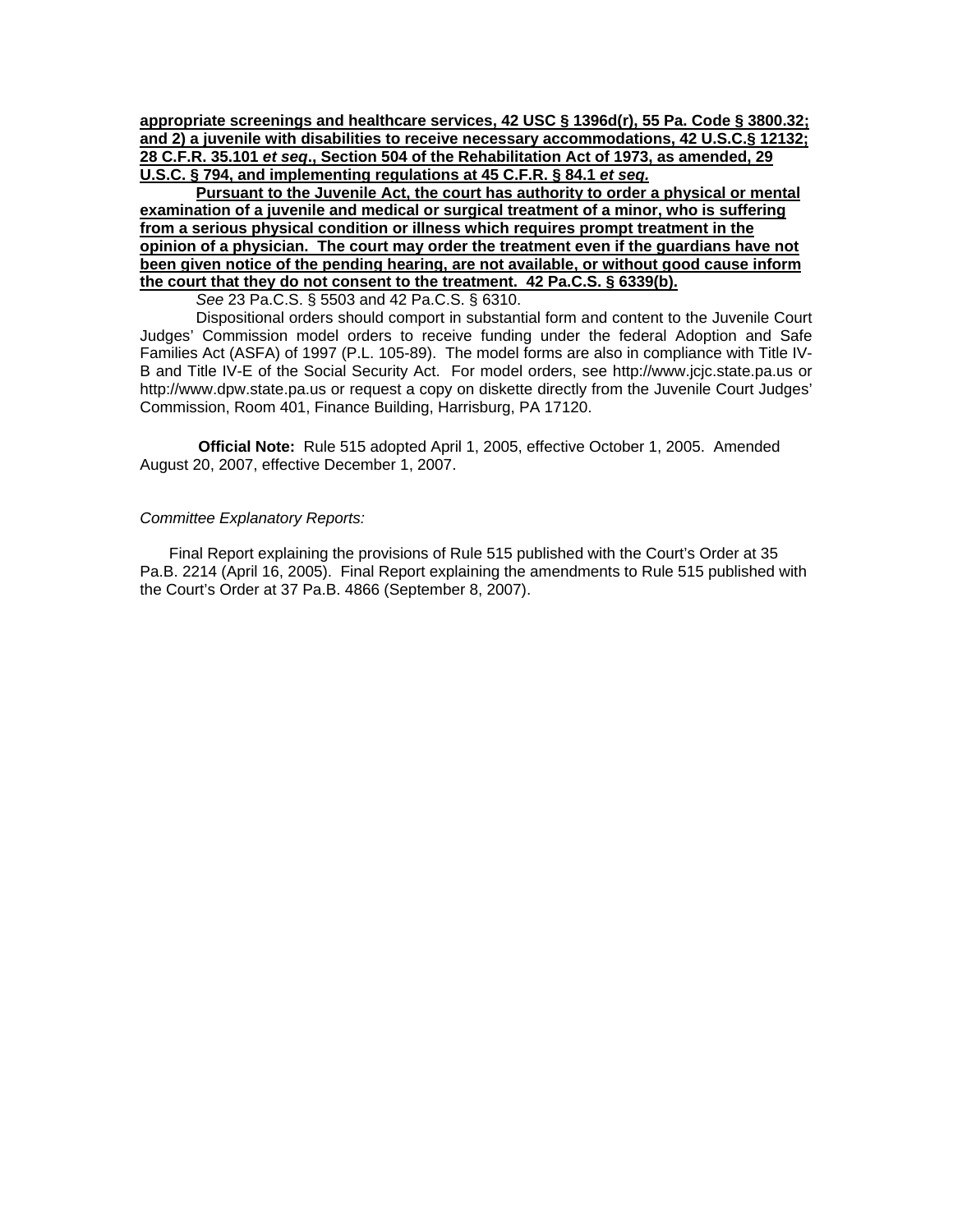### **RULE 610. DISPOSITIONAL AND COMMITMENT REVIEW**

### A. **Dispositional Review Hearing.**

- 1) **[A] The** court may schedule a review hearing at any time.
- 2) In all cases when the juvenile is removed from the home, the court shall hold dispositional review hearings at least every six months.
- B. **Change in dispositional order.** Whenever there is a request for a change in the dispositional order, other than a motion to revoke probation as provided in Rule 612, the court shall give the parties notice of the request and an opportunity to be heard.
	- 1) The juvenile may be detained pending a court hearing.
	- 2) A detention hearing shall be held within seventy-two hours of the juvenile's detention, if detained.
	- 3) The juvenile shall be given a statement of reasons for the discharge from a placement facility or request for change in the dispositional order.
	- 4) A review hearing shall be held within twenty days of the discharge from the placement facility or request for change in the dispositional order.
- C. **Advanced Communication Technology.** If the parties agree, commitment and dispositional review hearings may be held by teleconferencing, two-way simultaneous audio-visual communication, or another similar method when a juvenile is committed to a placement facility. The juvenile shall be permitted to communicate fully and confidentially with the juvenile's attorney immediately prior to and during the proceeding.

#### *COMMENT*

Under paragraph (A), the court may hold a review hearing at any time; however, if the juvenile is removed from the home, the court is to conduct a hearing at least every six months. *See* Rule 800.

#### **At any hearing, if it is determined that the juvenile is in need of an educational decision maker, the court is to appoint an educational decision maker pursuant to Rule 147.**

Nothing in this rule is intended to prohibit the emergency transfer of a juvenile from a placement facility to a detention facility pending reconsideration of the dispositional order and this rule is not intended to preclude a motion for modification of a dispositional order after the juvenile has been detained.

Some placement facilities are hours away from the dispositional court. Paragraph (C) allows a hearing, when a juvenile is in a placement facility, to be conducted via teleconferencing, two-way simultaneous audio-visual communication, or similar method. The juvenile is to be afforded all the same rights and privileges as if the hearing was held with all present in the courtroom.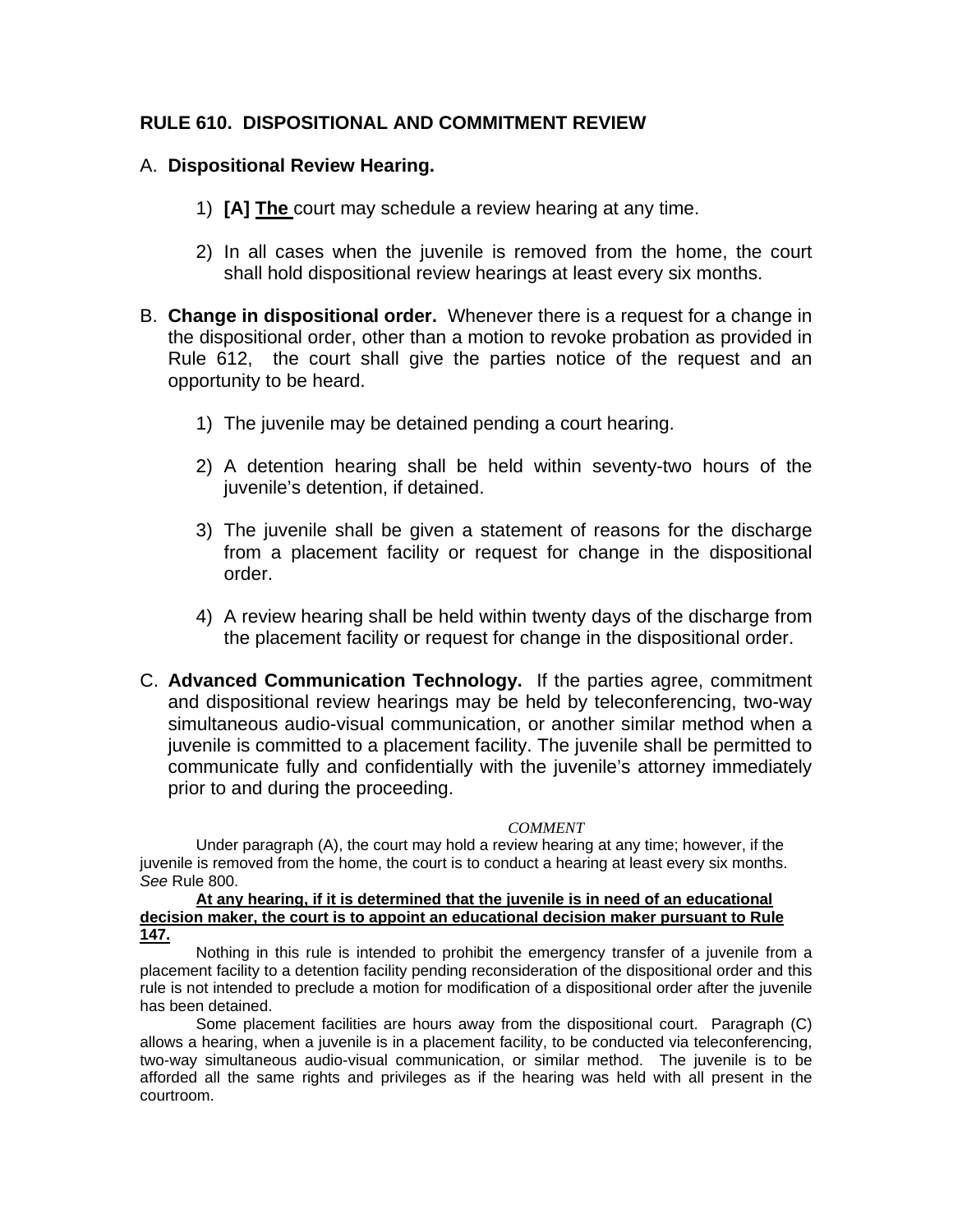**Official Note:** Rule 610 adopted April 1, 2005, effective October 1, 2005; amended December 30, 2005, effective immediately.

#### *Committee Explanatory Reports:*

Final Report explaining the provisions of Rule 610 published with the Court's Order at 35 Pa.B. 2214 (April 16, 2005). Final Report explaining the revisions of Rule 610 published with the Court's Order at 36 Pa.B. 186 (January 14, 2006).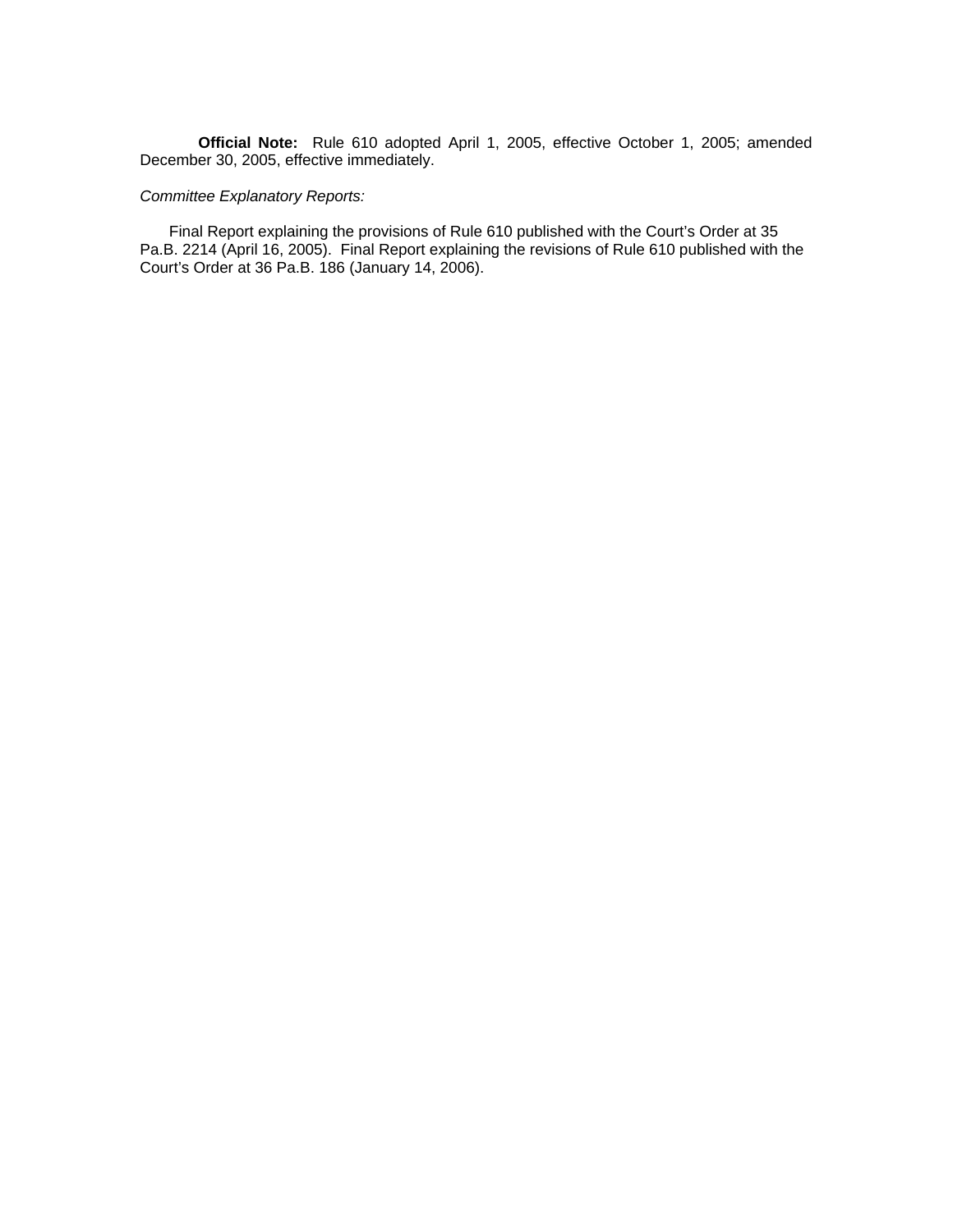### **PART B(1) [EXAMINATION AND TREATMENT] EDUCATION AND HEALTH OF CHILD**

1145. Application or Motion for Examination and Treatment of a Child **1147. Educational decision maker.**

## **RULE 1147. EDUCATIONAL DECISION MAKER.**

## **A. Generally. At any proceeding or upon motion, if the court determines a child is in need of an educational decision maker, the court shall appoint an educational decision maker for the child.**

## **B. Duties. The educational decision maker shall ensure:**

- **1) the child's educational stability;**
- **2) the child is receiving appropriate education, including any necessary special education, early intervention, or remedial services;**
- **3) children, who are sixteen years of age or older, are receiving the necessary educational services to transition the child to independent living, if and when appropriate; and**
- **4) children, who are aging out of care within 90 days, are receiving a transition plan that addresses the child's educational needs if appropriate.**

#### **COMMENT**

**The court may appoint the guardian** *ad litem* **to be the child's educational decision maker if the guardian** *ad litem* **is familiar with a child's educational rights.** *See* **Rule 1154 (7) for duties of the guardian** *ad litem.* 

**The educational decision maker should refer to the Fostering Connections Act (P.L. 110-351) and the McKinney-Vento Homeless Assistance Act (42 U.S.C. § 11431** *et seq***.) for guidance in educational stability. The educational decision maker should ensure the right to: 1) educational stability, including the right to: a) remain in the same school regardless of a change in placement when it is in the child's best interest; b) immediate enrollment when a school change is in the child's best interest; and c) have school proximity considered in all placement changes, 42 U.S.C. § 675(1)(G), 42 U.S.C**. **§ 11431** *et seq***.; 2) an appropriate education, including any necessary special education, early intervention, or remedial services pursuant to 55 Pa. Code § 3130.87, 24 P.S. §13-1371, 1372, 20 U.S.C. §1400** *et seq***.; 3) educational services necessary to support the child's transition to independent living pursuant to 42 Pa.C.S. § 6351 if the child is sixteen or older; and 4) a transition plan that addresses the child's educational needs pursuant to 42 USC § 675(5)(H) if the child will age out of care within 90 days.**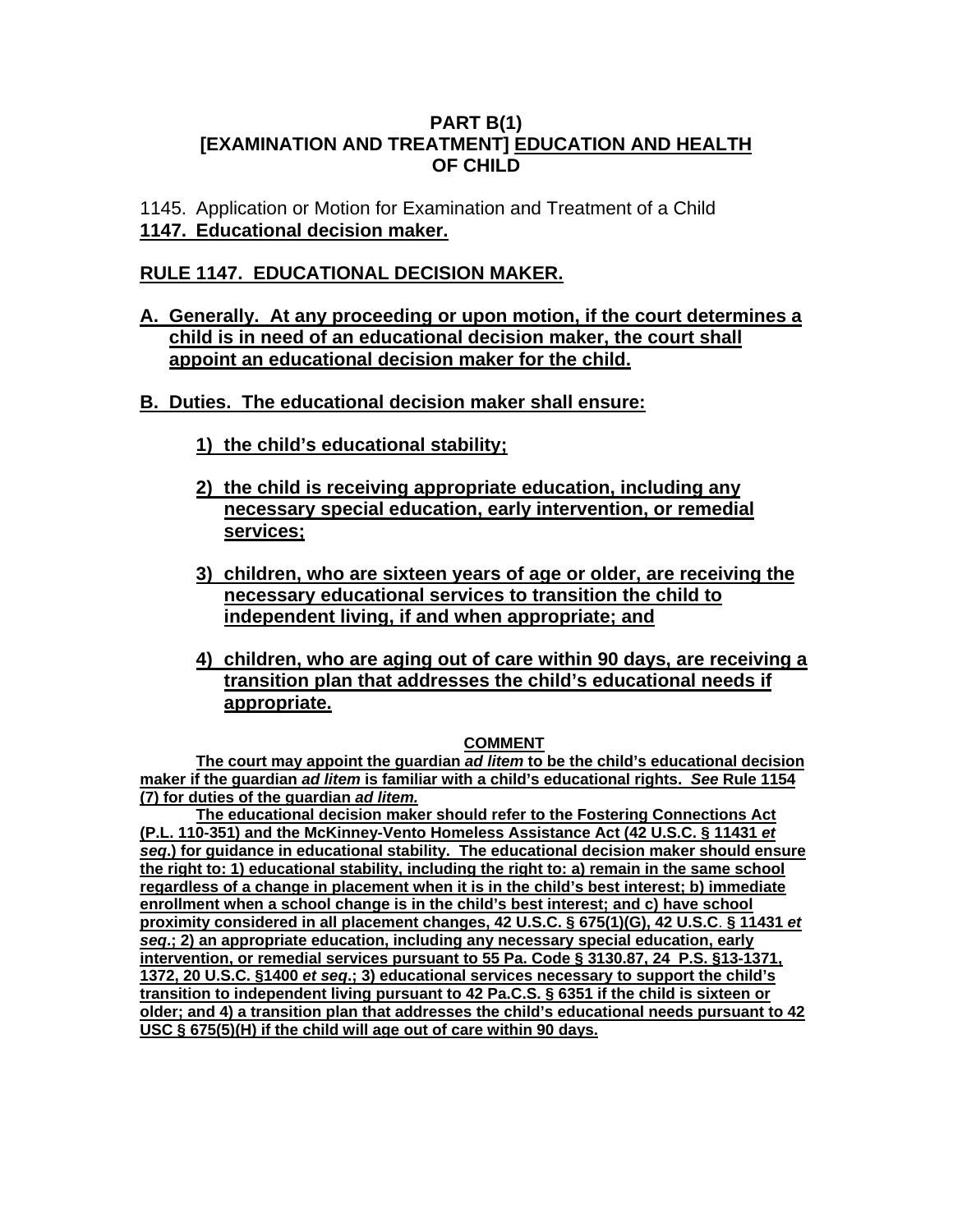# **RULE 1154. DUTIES OF GUARDIAN** *AD LITEM*

A guardian *ad litem* shall:

- 1) Meet with the child as soon as possible following assignment pursuant to Rule 1151 and on a regular basis thereafter in a manner appropriate to the child's age and maturity;
- 2) On a timely basis, be given access to relevant court and county agency records, reports of examination of the guardians or the child, and medical, psychological, and school records;
- 3) Participate in all proceedings, including hearings before masters, and administrative hearings and reviews to the degree necessary to adequately represent the child;
- 4) Conduct such further investigation necessary to ascertain the facts;
- 5) Interview potential witnesses, including the child's guardians, caretakers, and foster parents, examine and cross-examine witnesses, and present witnesses and evidence necessary to protect the best interests of the child;
- 6) At the earliest possible date, be advised by the county agency having legal custody of the child of:
	- a) any plan to relocate the child or modify custody or visitation arrangements, including the reasons, prior to the relocation or change in custody or visitation; and
	- b) any proceeding, investigation, or hearing under the Child Protective Services Law, 23 Pa.C.S. § 6301 *et seq.* or the Juvenile Act, 42 Pa.C.S. § 6301 *et seq.*, directly affecting the child;
- 7) Make any specific recommendations to the court relating to the appropriateness and safety of the child's placement and services necessary to address the child's needs and safety, **including the child's educational, health care, and disability needs**;
- 8) Explain the proceedings to the child to the extent appropriate given the child's age, mental condition, and emotional condition; and
- 9) Advise the court of the child's wishes to the extent that they can be ascertained and present to the court whatever evidence exists to support the child's wishes. When appropriate because of the age or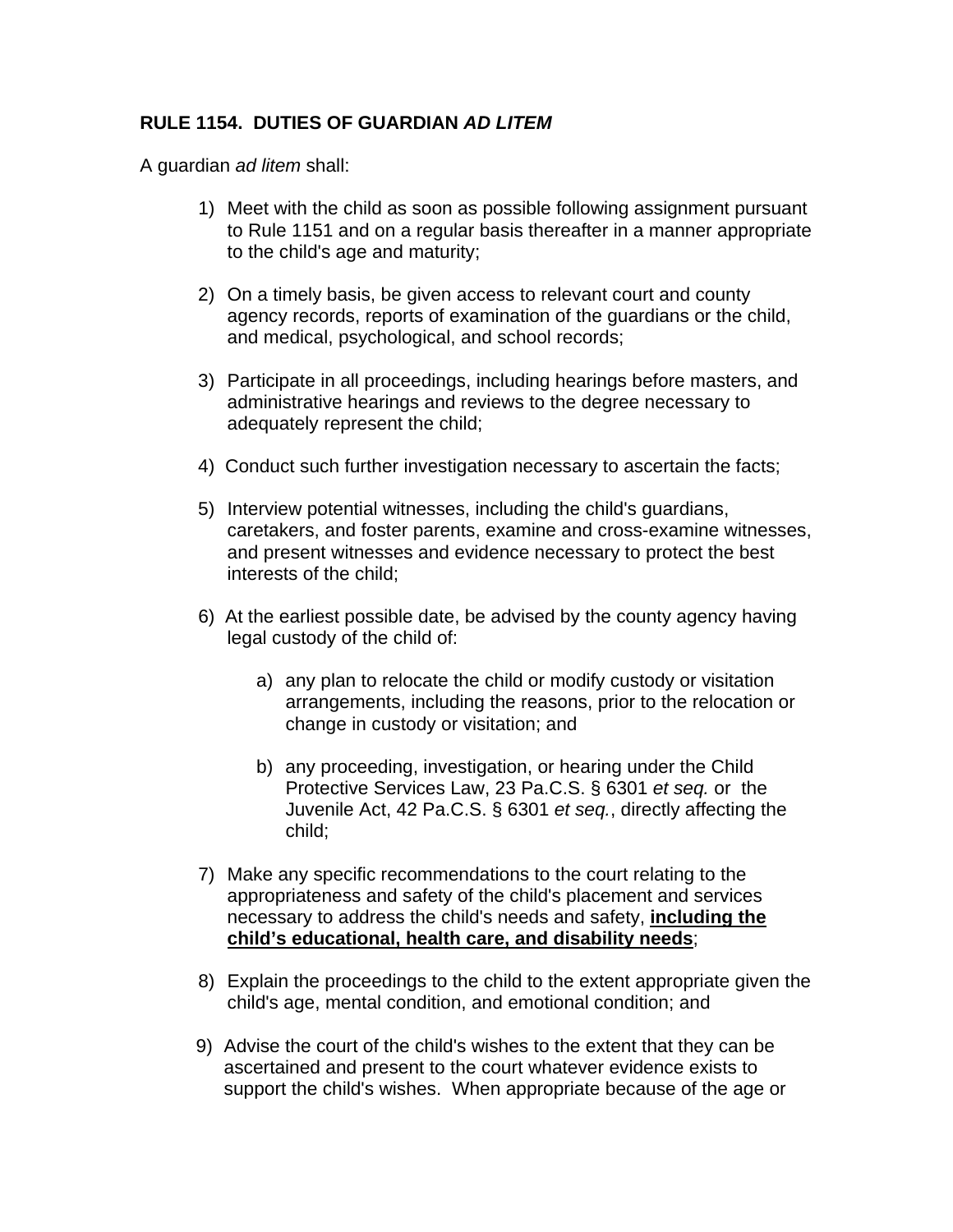mental and emotional condition of the child, determine to the fullest extent possible the wishes of the child and communicate this information to the court.

#### **COMMENT**

If there is a conflict of interest between the duties of the guardian *ad litem* pursuant to paragraphs (7) & (9), **the guardian** *ad litem* **for the child may move the court for appointment as legal counsel and assignment of a separate guardian** *ad litem* **when, for example, the information that the guardian** *ad litem* **possesses gives rise to the conflict and can be used to the detriment of the child. [the guardian** *ad litem* **may move the court for appointment of a separate guardian** *ad litem o***r legal counsel.] If there is not a conflict of interest, the guardian** *ad litem* **represents the legal interests and best interests of the child at every stage of the proceedings. 42 Pa.C.S. § 6311(b). To the extent 42 Pa.C.S. § 6311(b)(9) is inconsistent with this rule, it is suspended.** *See* Rules 1151 and 1800. *See also* Pa.R.P.C. 1.7 and 1.8.

**Pursuant to paragraph (7), the guardian** *ad litem* **is to make specific recommendations to the court regarding the appropriateness of the child's placement, giving consideration to the proximity and appropriateness of the child's school.** *See* **42 Pa.C.S. § 6311(b)(7) & 42 U.S.C. § 675(1)(G). Inquiries into the child's education should include the right to: 1) educational stability, including the right to remain in the same school regardless of a change in placement when in the child's best interest and the right to immediate enrollment when a school change is in the child's best interest, 42 U.S.C. § 675(1)(G), 42 U.S.C. § 11431** *et seq***.; 2) an educational decision maker pursuant to Rule 1147, 20 U.S.C. § 1439(a)(5), 34 C.F.R. § 300.519; 3) an appropriate education, including any necessary special education, early intervention, or remedial services, 55 Pa. Code § 3130.87, 24 P.S. §§ 13-1371, 1372, and 20 U.S.C. § 1400** *et seq***.; 4) the educational services necessary to support the child's transition to independent living, 42 Pa.C.S. § 6351 if a child is sixteen or older; and 5) a transition plan that addresses the child's educational needs, 42 U.S.C. § 675(5)(H) if the child will age out of care within 90 days.** 

**See** *In re S.J.,* **906 A.2d 547, 551 (Pa. Super. Ct. 2006) (citing** *In re Tameka M.***, 525 Pa. 348, 580 A.2d 750, 753-54 (1990)), for issues addressing a child's mental and moral welfare.**

**Pursuant to paragraph (7), the guardian** *ad litem* **is to make specific recommendations to the court regarding the appropriateness of the child's placement, giving consideration to protecting the child's health care and disability needs. Inquiries into the child's health should include the right of: 1) the child to receive timely and medically appropriate screenings and healthcare services, 55 Pa. Code § 3700.51, 55 Pa. Code § 3800.32, 42 U.S.C. § 1396d(r); and 2) a child with disabilities to receive necessary accommodations, 42 U.S.C.§ 12132, 28 C.F.R. § 35.101** *et seq***., Section 504 of the Rehabilitation Act of 1973, as amended, 29 U.S.C. § 794 and implementing regulations at 45 C.F.R. § 84.1** *et seq.*

**Official Note:** Rule 1154 adopted August**[,]**, 21, 2006, effective February 1, 2007.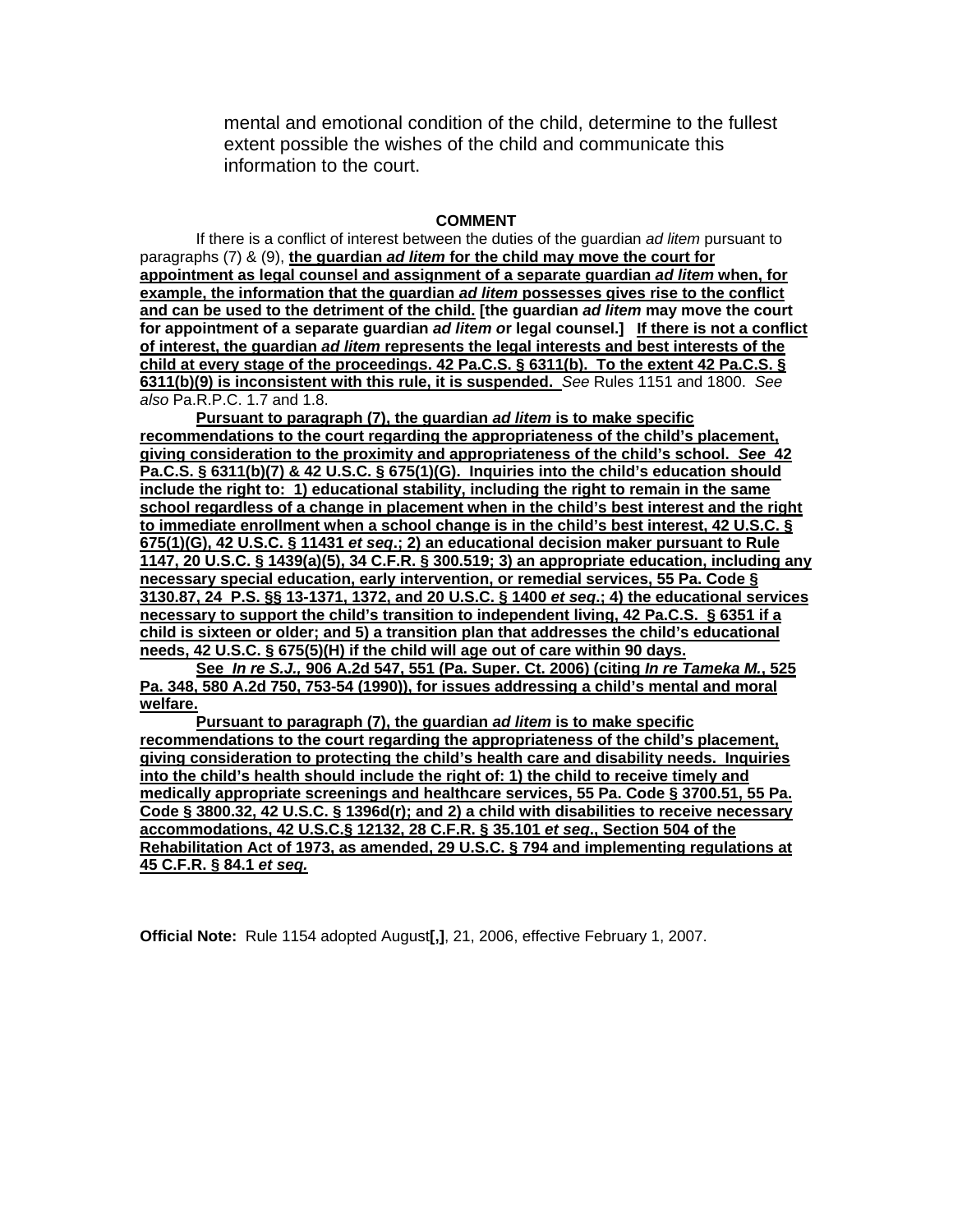## **PART C SHELTER CARE**

- 1240. Shelter Care Application
- 1241. Notification of Shelter Care Hearing
- 1242. General Conduct of Shelter Care Proceeding
- 1243. Shelter Care Rehearing

# **RULE 1240. SHELTER CARE APPLICATION**

A. **Filings.** A shelter care application may be oral. Within twenty-four hours of exercising protective custody pursuant to Rule 1210, the county agency shall reduce to writing and file a shelter care application with the Juvenile Court.

- B. **Application contents.** Every shelter care application shall set forth plainly:
	- 1) the name of the applicant;
	- 2) the name, date of birth, and address of the child, if known;
	- 3) the name and address of the child's guardian, or if unknown, the name and address of the nearest adult relative;
	- 4) the date that the child was taken into custody;
	- 5) a concise statement of facts in support of the allegation of dependency;
	- 6) **[if a child is in shelter care,]** a statement **detailing:**
		- **a) the [that]** reasonable efforts **made** to prevent placement**; [were made]** and
		- **b)** why there are no less restrictive alternatives available;
	- 7) a verification by the applicant that the facts set forth in the petition are true and correct to the applicant's personal knowledge, information, or belief, and that any false statements are subject to the penalties of the Crimes Code, 18 Pa.C.S. § 4904, relating to unsworn falsification to authorities;
	- 8) the signature of the applicant and the date of the execution of the application; and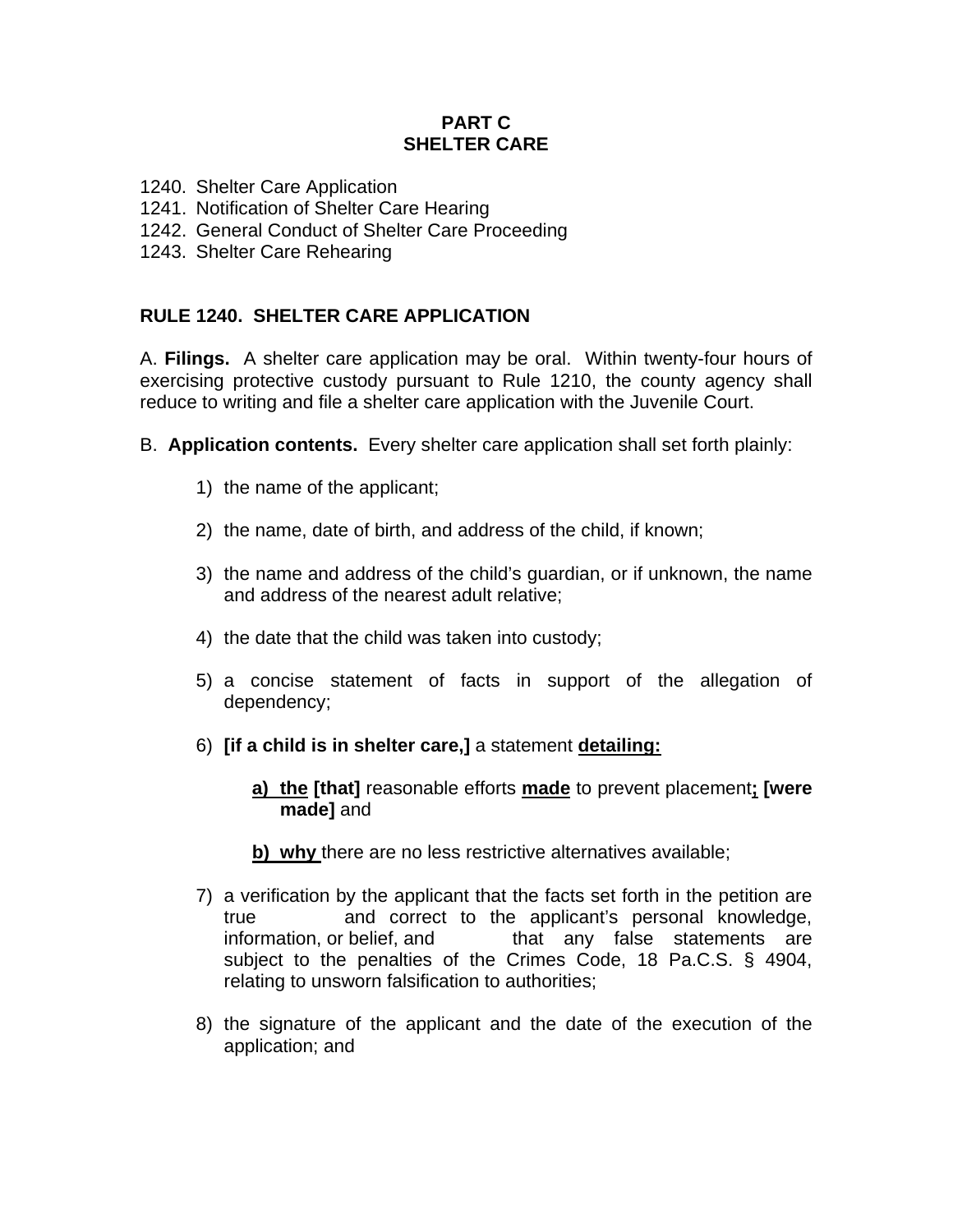9) the whereabouts of the child unless the county agency has determined it would pose a risk to the safety of the child or the guardian, or disclosure is prohibited by the court.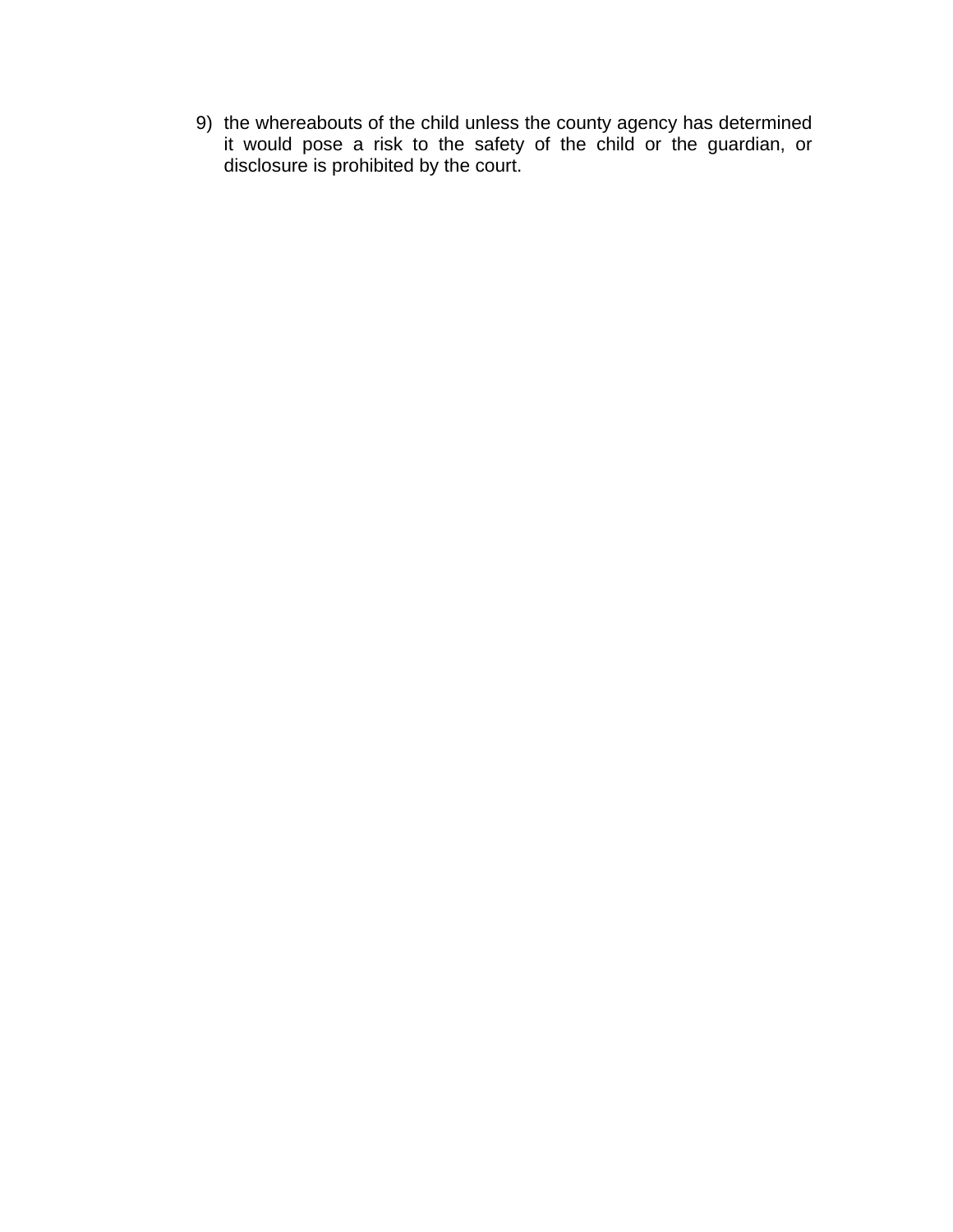#### **COMMENT**

In lieu of a shelter care application, the county agency may file a petition as set forth in Rule 1330.

The primary focus of the shelter care application is to assert that protective custody is needed and the child should remain in the custody of the county agency. A shelter care hearing is to be held within seventy-two hours of taking the child into protective custody. *See* Rule 1242(D).

**Pursuant to paragraph (B)(6), the application is to contain a statement detailing the reasonable efforts made to prevent placement and the specific reasons why there are no less restrictive alternatives available. This statement may include information such as: 1) the circumstances of the case; 2) contact with family members or other kin; 3) the child's special needs, including educational stability and health care needs; and 4) any need for emergency actions.**

**Official Note:** Rule 1240 adopted August**[,]** 21, 2006, effective February 1, 2007.

#### *Committee Explanatory Reports:*

Final Report explaining the provisions of Rule 1240 published with the Court's Order at 36 Pa.B. 5599 (September 2, 2006).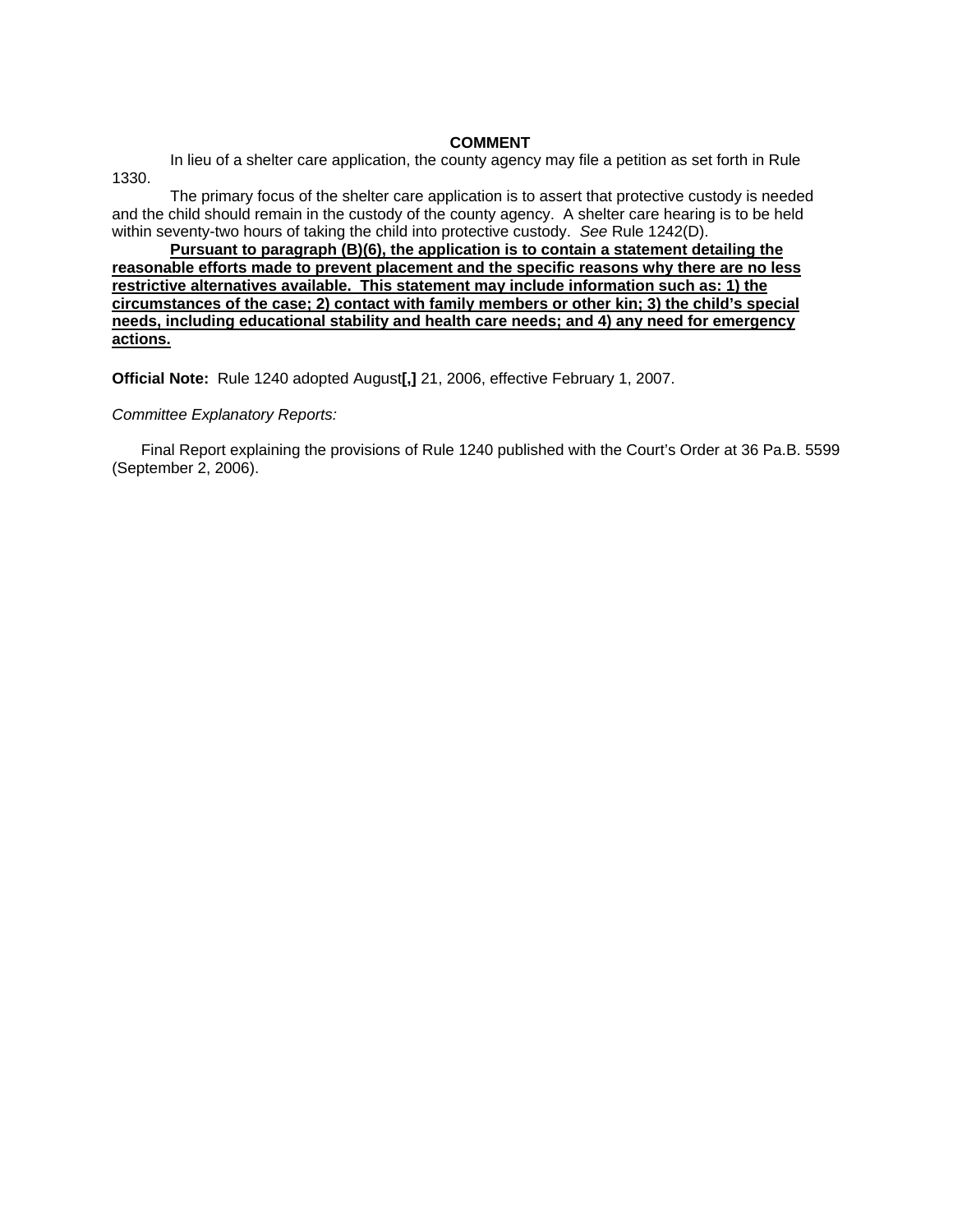# **RULE 1242. GENERAL CONDUCT OF SHELTER CARE HEARING.**

- A. **Informing of rights.** Upon commencement of the hearing, the court shall ensure that:
	- 1) a copy of the shelter care application is provided to the parties; and
	- 2) all parties are informed of the right to counsel.

## B. **Manner of hearing.**

- 1) **Conduct.** The hearing shall be conducted in an informal but orderly manner.
- 2) **Recording.** If requested, or if ordered by the court, the hearing shall be recorded by appropriate means. If not so recorded, full minutes of the hearing shall be kept.
- 3) **Testimony and evidence.** All evidence helpful in determining the questions presented, including oral or written reports, may be received by the court and relied upon to the extent of its probative value even though not competent in the hearing on the petition. The child's attorney, the guardian, if unrepresented, and the attorney for the guardian shall be afforded an opportunity to examine and controvert written reports so received.
- C. **Findings.** The court shall determine whether:
	- 1) there are sufficient facts in support of the shelter care application;
	- 2) custody of the child is warranted **by finding that**;
		- **[3)]** a) remaining in the home would be contrary to the welfare and best interests of the child;
		- b) reasonable efforts were made by the county agency to prevent the child's placement;
		- **c) the child's placement is the least restrictive placement that meets the needs of the child, stating the reasons why there are no less restrictive alternatives available; and [or]**
		- **[c]d**) **the lack of efforts was reasonable** in the case of an emergency placement where services were not offered, **[whether the lack of efforts were reasonable]**; and
	- **[4]3**) **a person, other than the county agency, submitting [if]** a shelter care application**, [is submitted by a person other than the county agency, the**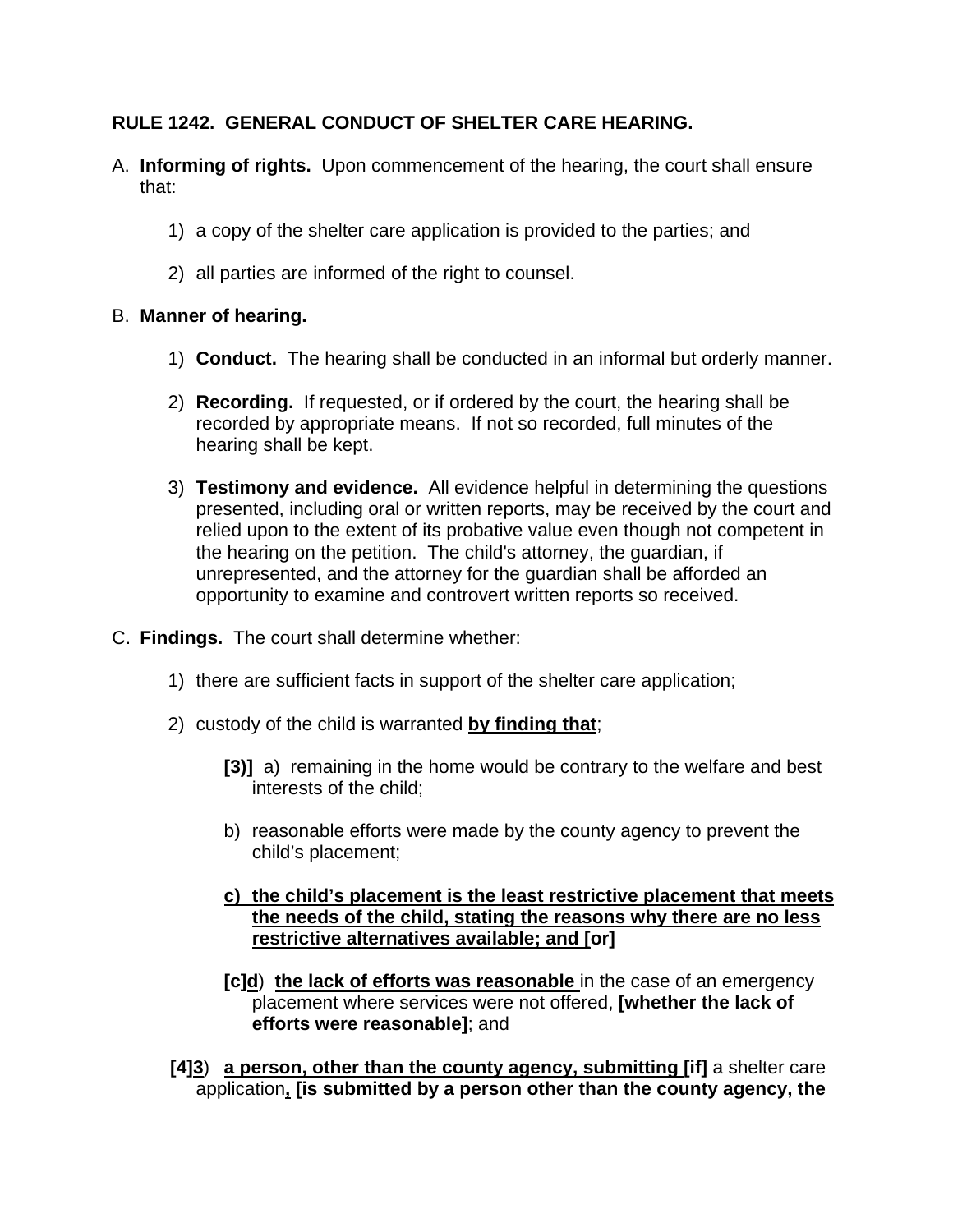**court shall make a determination if the person]** is a party to the proceedings.

- D. **Prompt hearing.** The court shall conduct a hearing within seventy-two hours of taking the child into protective custody.
- E. **Court order**. At the conclusion of the shelter care hearing, the court shall enter a written order as to the following:
	- 1) its findings pursuant to paragraph (C);
	- 2) any conditions placed upon any party;
	- 3) any orders for placement or temporary care of the child; **[and]**
	- 4) **any findings or orders that address the stability and appropriateness of the child's education;**

### **5) any findings or orders that identify, monitor, and address the health care and disability needs of the child; and**

**6)** any orders of visitation.

#### **COMMENT**

**Pursuant to paragraph (C), the court is to make a determination that the evidence presented with the shelter care application under Rule 1240 is supported by sufficient facts. After this determination, the court is to determine that the custody of the child is warranted by finding that: 1) remaining in the home would be contrary to the health and welfare of the child; 2) reasonable efforts were made by the county agency to prevent the placement of the child; 3) the child was placed in the least restrictive placement available; and 4) if the child was taken into emergency placement without services being offered, there is to be evidence that the lack of efforts was reasonable. Additionally, the court is to state the reasons why there are no less restrictive alternatives available.** 

**Pursuant to [Under]** paragraph (C)(**[4]3**), the court is to determine whether or not a person is a proper party to the proceedings. Regardless of the court's findings on the party status, the court is to determine if the application is supported by sufficient evidence.

Under paragraph (D), the court is to ensure a timely hearing.

**[Under paragraph (E), the court is to include in its order specific findings that: 1) there are sufficient facts in support of the dependency petition; 2) custody of the child is warranted; and 3) remaining in the home would be contrary to the welfare and best interests of the child, or reasonable efforts were made by the county agency to prevent the child's placement, or in the case of an emergency placement where services were not offered, whether the lack of efforts were reasonable.]** 

*See* 42 Pa.C.S. § 6332.

**Pursuant to paragraph (E), the court is to enter a written order. It is important that the court address any special needs of the child while the juvenile is in shelter care. The child's attorney or the county agency is to present any special needs to the court if known at the time of the hearing. Special needs may include special education needs, early intervention, remedial services, and health and disability needs. If the court determines a child is in need of an educational decision maker, the court is to appoint an educational decision maker pursuant to Rule 1147.**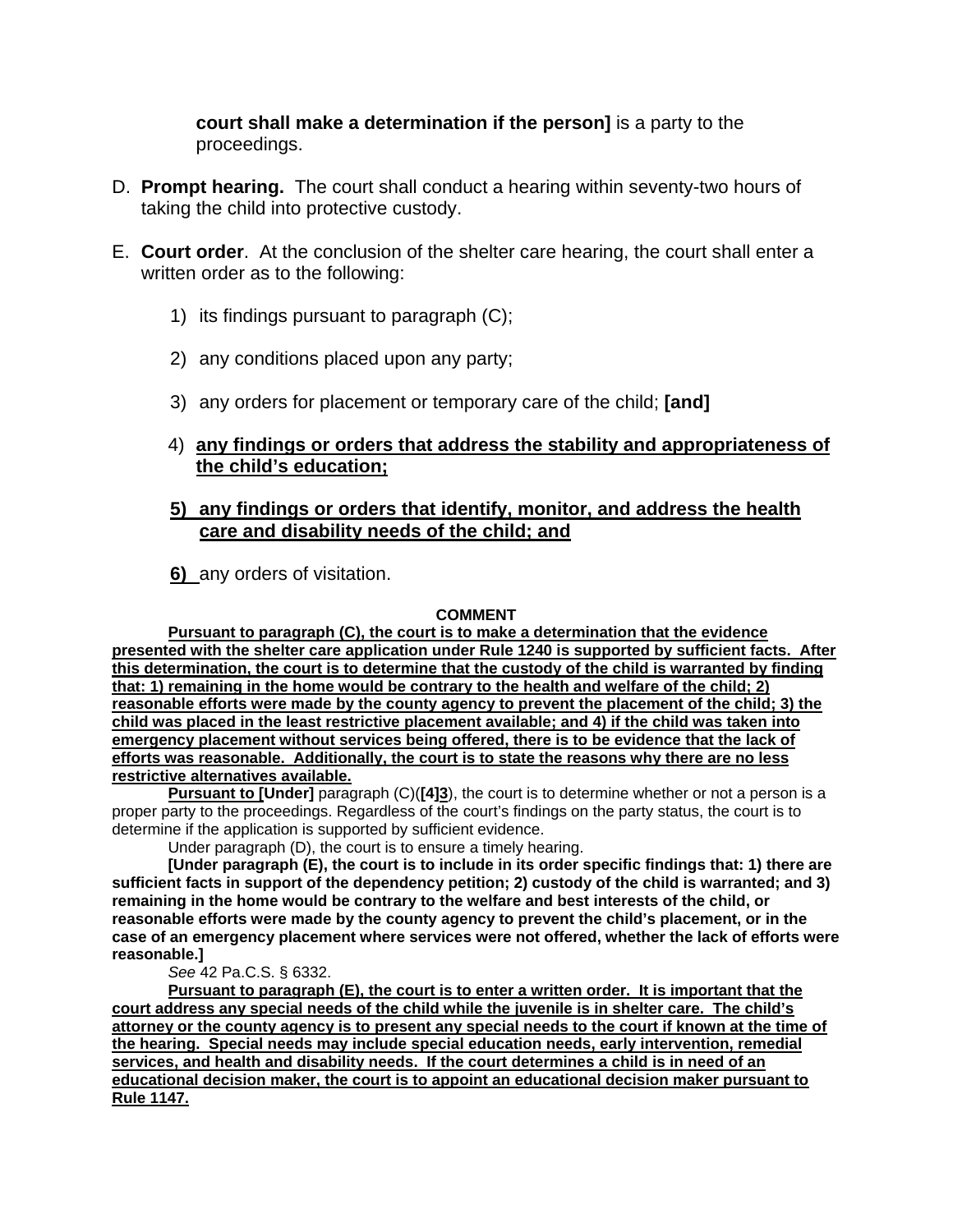**When addressing the child's health and disability needs, the court's order should address the right of: 1) a child to receive timely and medically appropriate screenings and healthcare services, 42 USC § 1396d(r), 55 Pa. Code § 3800.32; and 2) a child with disabilities to receive necessary accommodations, 42 U.S.C. § 12132; 28 C.F.R. 35.101** *et seq***., Section 504 of the Rehabilitation Act of 1973, as amended, 29 U.S.C. § 794, and implementing regulations at 45 C.F.R. § 84.1** *et seq.*

**Pursuant to the Juvenile Act, the court has authority to order a physical or mental examination of a child and medical or surgical treatment of a minor, who is suffering from a serious physical condition or illness which requires prompt treatment in the opinion of a physician. The court may order the treatment even if the guardians have not been given notice of the pending hearing, are not available, or without good cause inform the court that they do not consent to the treatment. 42 Pa.C.S. § 6339(b).**

 Nothing in this rule prohibits informal conferences, narrowing of issues, if necessary, and the court making appropriate orders to expedite the case through court. The shelter care hearing may be used as a vehicle to discuss the matters needed and narrow the issues. The court is to insure a timely adjudicatory hearing is held.

*See* 42 Pa.C.S. § 6339 for orders of physical and mental examinations and treatment. *See* Rule 1330(A) for filing of a petition.

**Official Note:** Rule 1242 adopted August**[,]** 21, 2006, effective February 1, 2007.

#### *Committee Explanatory Reports:*

Final Report explaining the provisions of Rule 1242 published with the Court's Order at 36 Pa.B. 5599 (September 2, 2006).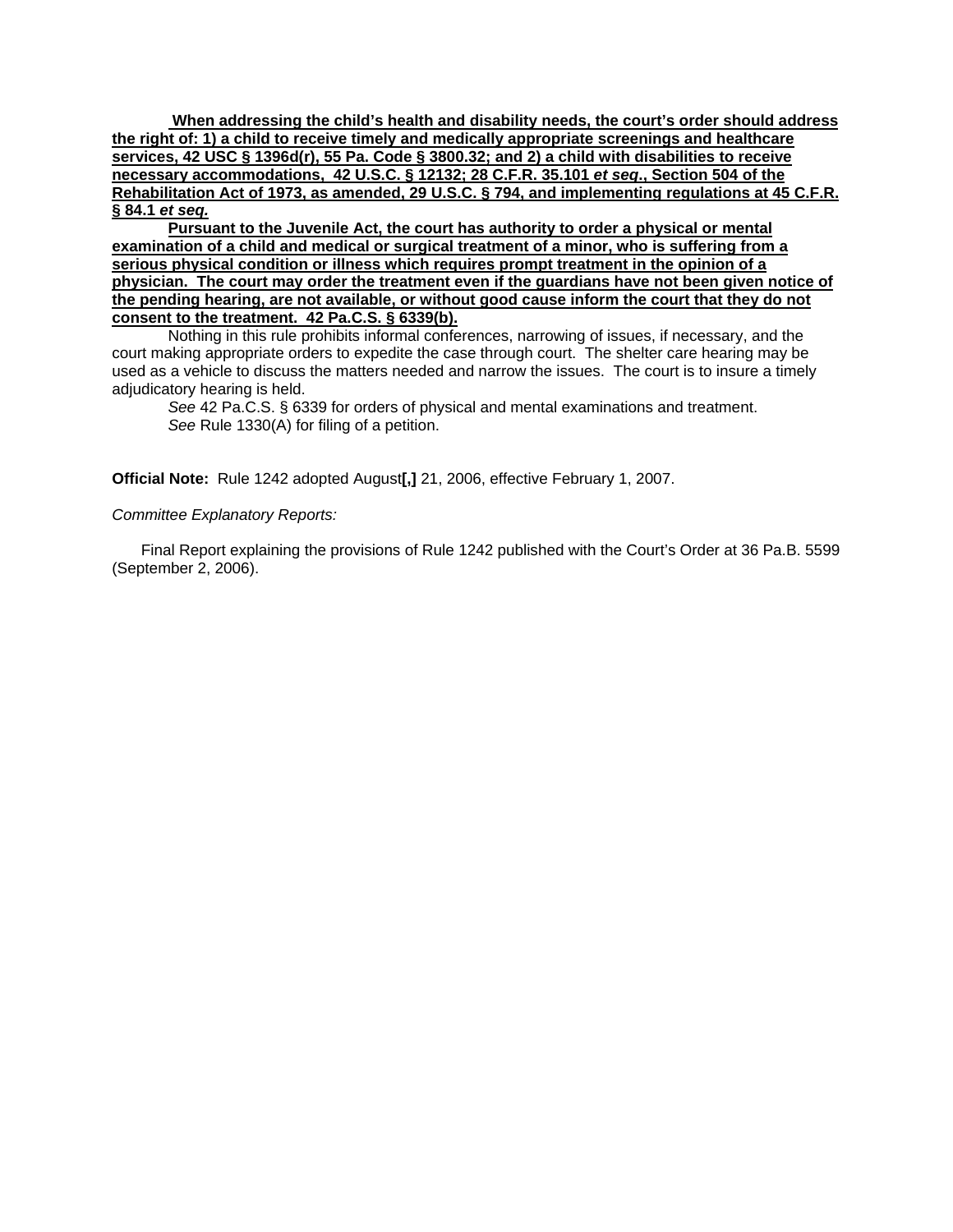# **RULE 1512. DISPOSITIONAL HEARING**

- A. **Manner of hearing.** The court shall conduct the dispositional hearing in an informal but orderly manner.
	- 1) **Evidence.** The court shall receive any oral or written evidence which is helpful in determining disposition, including evidence that was not admissible at the adjudicatory hearing.
	- 2) **Opportunity to be heard.** Before deciding disposition, the court shall give the parent, child's foster parent, preadoptive parent, relative providing care for the child and court appointed special advocate, if assigned, an opportunity to make a statement.
- B. **Recording.** The dispositional hearing shall be recorded. The recording shall be transcribed:
	- 1) pursuant to a court order; or
	- 2) when there is an appeal.

## C. *Ex parte* **Communication.**

- 1) Except as provided by these rules, no person shall communicate with the court in any way.
- 2) If the court receives any *ex parte* communication, the court shall inform all parties of the communication and its content.

## **D. Duties of the court. The court shall determine on the record that the parties have been advised of the following:**

- **1) the right to file an appeal;**
- **2) the time limits for an appeal; and**
- **3) the right to counsel to prepare the appeal.**

### **E. Court's findings. On the record, the court shall state:**

- **1) its findings and conclusions that formed the basis of its decision consistent with 42 Pa.C.S. § 6351;**
- **2) the terms and conditions of the disposition;**
- **3) if placed, a finding that:**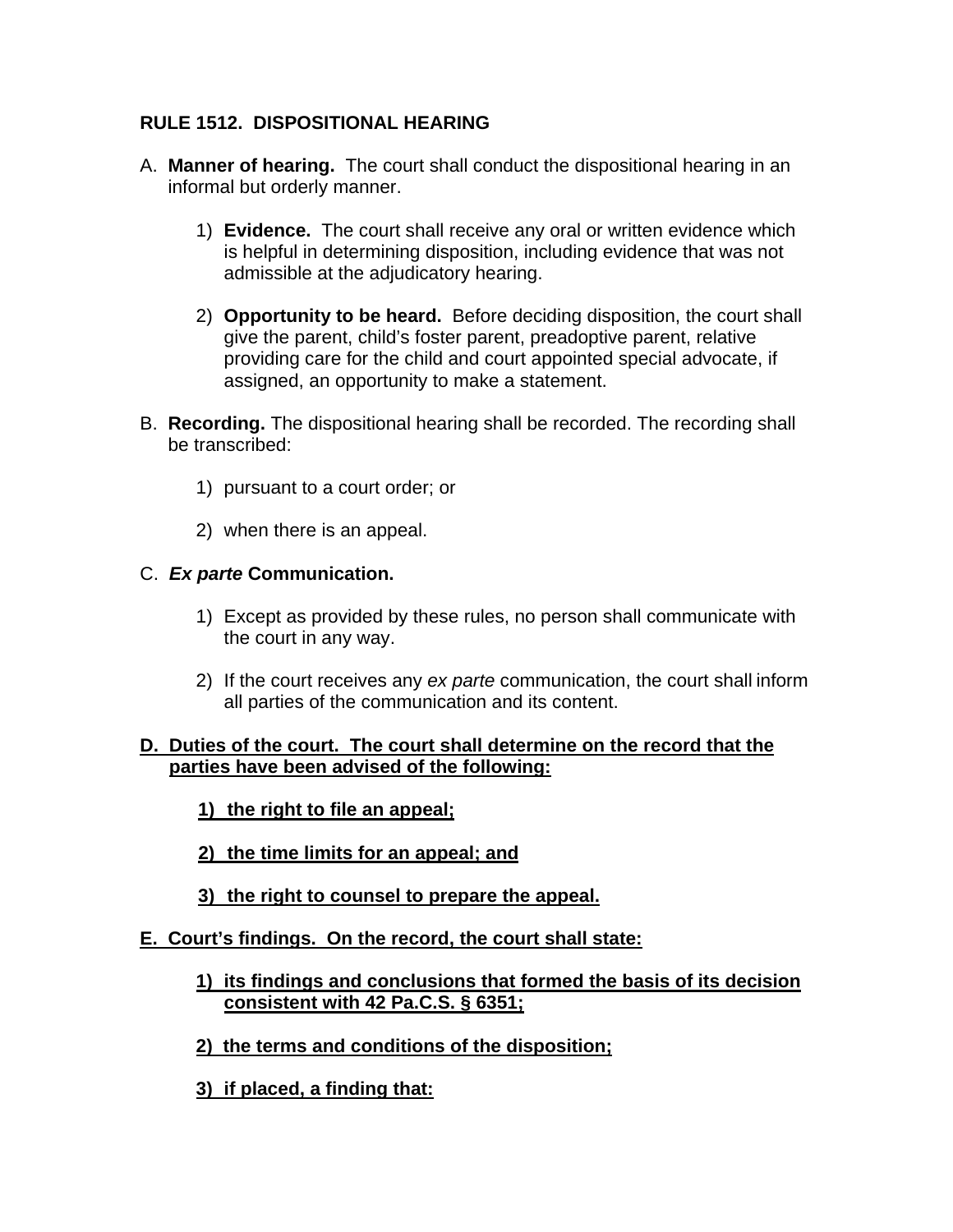#### **a) remaining in the home would be contrary to the welfare, safety, or health of the child;**

#### **b) reasonable efforts were made by the county agency to prevent the child's placement;**

**c) the child's placement is the least restrictive placement that meets the needs of the child, stating the reasons why there are no less restrictive alternatives available; and**

### **d) if preventive services were not offered due to the necessity of an emergency placement, whether such lack of services was reasonable under the circumstances; and**

# **4) any educational, health care, and disability needs of the child.**

*COMMENT* 

To the extent practicable, the judge or master that presided over the adjudicatory hearing for a child should preside over the dispositional hearing for the same child.

Paragraph (A)(2) does not infringe on the right to call witnesses to testify, in addition to those specified individuals. *See* Rule 1123 for subpoenaing a witness.

For transcription of the record under paragraph (B), see also Rule 1127.

Under paragraph (C), no *ex parte* communications with the court are to occur. Attorneys and judges understand the impropriety of *ex parte* communications but many participants are not attorneys or judges. This rule ensures that all parties have received the same information that is being presented to the court so that it may be challenged or supplemented. Normal methods of practice and procedure such as motions, scheduling, **and** communications with court personnel, are not considered *ex parte* communications.

**Pursuant to paragraph (E)(4), the court should address the child's educational needs. The court's order should address the right to: 1) an educational decision maker, 20 U.S.C. §1439(a)(5), 34 C.F.R. § 300.519; and 2) an appropriate education, including any necessary special education, early intervention, or remedial services, 20 U.S.C. § 1400** *et seq***., 55 Pa. Code § 3130.87, 24 P.S. § 13-1371, 1372.** *See also* **Rule 147 for appointment of an educational decision maker.**

**The court should also address the child's health and disability needs. The court's order should address the right of: 1) a child to receive timely and medically appropriate screenings and healthcare services, 42 USC § 1396d(r), 55 Pa. Code § 3800.32; and 2) a child with disabilities to receive necessary accommodations, 42 U.S.C.§ 12132; 28 C.F.R. 35.101** *et seq***., Section 504 of the Rehabilitation Act of 1973, as amended, 29 U.S.C. § 794, and implementing regulations at 45 C.F.R. § 84.1** *et seq.*

**Pursuant to the Juvenile Act, the court has authority to order a physical or mental examination of a child and medical or surgical treatment of a minor, who is suffering from a serious physical condition or illness which requires prompt treatment in the opinion of a physician. The court may order the treatment even if the guardians have not been given notice of the pending hearing, are not available, or without good cause inform the court that they do not consent to the treatment. 42 Pa.C.S. § 6339(b).**

**Official Note:** Rule 1512 adopted August**[,]** 21, 2006, effective February 1, 2007.

#### *Committee Explanatory Reports:*

Final Report explaining the provisions of Rule 1512 published with the Court's Order at 36 Pa.B. 5599 (September 2, 2006).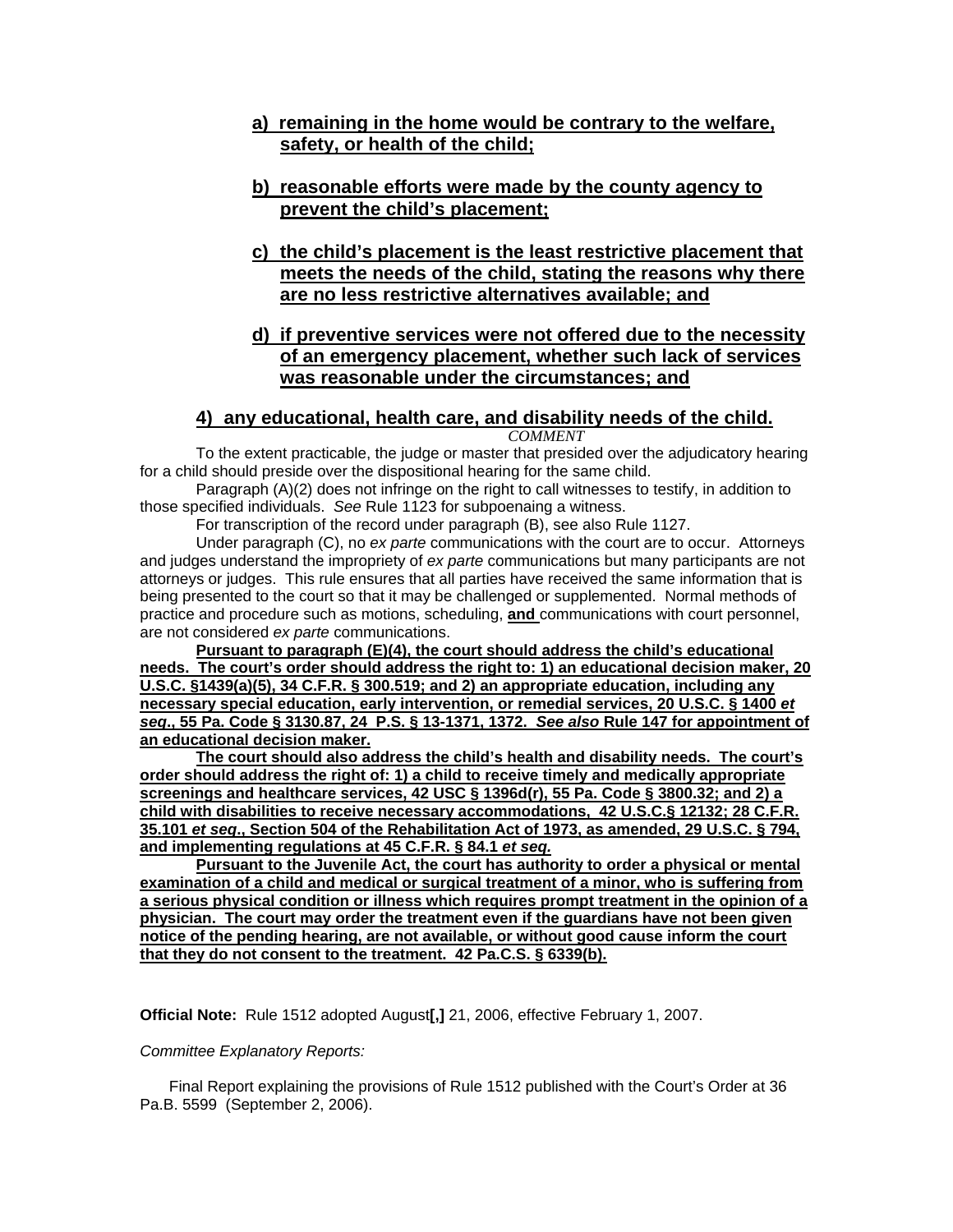# **RULE 1515. DISPOSITIONAL ORDER**

- A. **Generally.** When the court enters a disposition, the court shall issue a written order, which provides that the disposition is best suited to the safety, protection, and physical, mental, and moral welfare of the child. The order shall include:
	- 1) the terms, conditions, and limitations of the disposition;
	- 2) the name of any person or the name, type, category, or class of agency, licensed organization, or institution that is to provide care, shelter, and supervision of the child;
	- 3) **any findings pursuant to Rule 1512;**
	- **4)** any findings pursuant to Rule 1514 if a child is being removed from the home;
	- **[4]5**) **any findings or orders necessary to ensure the stability and appropriateness of the child's education, and when appropriate, the court shall appoint an educational decision maker pursuant to Rule 1147;**
	- **6) any findings or orders necessary to identify, monitor, and address the health care and disability needs, if any, of the child and if parental consent cannot be obtained, authorize evaluations and treatment needed;**
	- **7)** any ordered evaluations, tests, counseling, **accommodations, [or]** treatments**, and services**;
	- **[5]8**) any ordered family service plan or permanency plan if not already prepared;
	- **[6]9**) any visitations, including any limitations;
	- **[7]10**) the date of the order; and
	- **[8]11**) the signature and printed name of the judge entering the order.
- B. **Transfer of legal custody.** If the court decides to transfer legal custody of the child to a person or agency found to be qualified to provide care, shelter, and supervision of the child, the dispositional order shall include:
	- 1) the name and address of such person or agency, unless the court determines disclosure is inappropriate;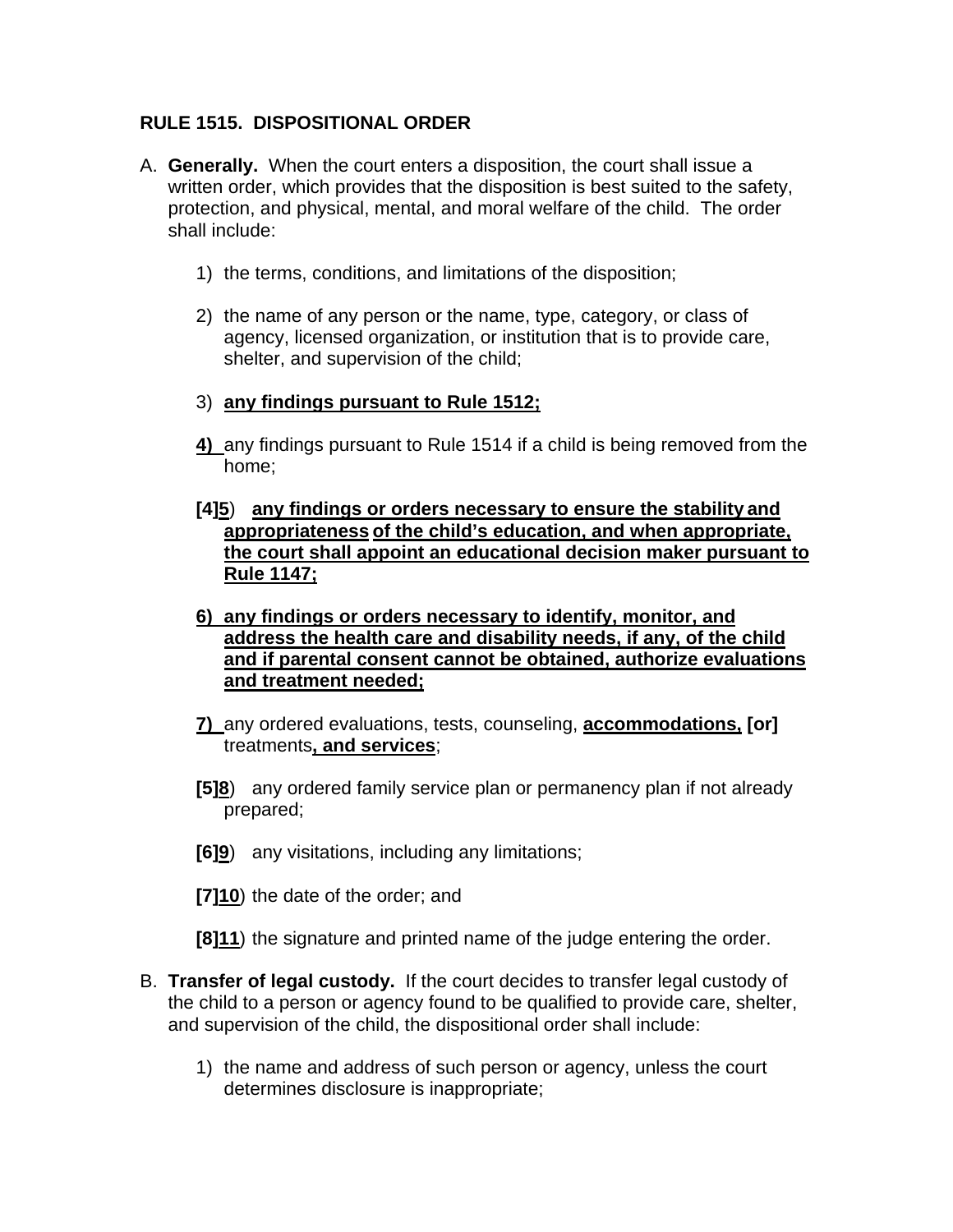- 2) the limitations of the order; and
- 3) any visitation rights.
- C. **Orders concerning guardian.** The court shall include any conditions, limitations, restrictions, and obligations in its dispositional order imposed upon the guardian.

*COMMENT* 

*See* 42 Pa.C.S. §§ 6310, 6351.

**When issuing a dispositional order, the court should issue an order that is "best suited to the safety, protection, and physical, mental and moral welfare of the child." 42 Pa.C.S. § 6351(a). See** *In re S.J.,* **906 A.2d 547, 551 (Pa. Super. Ct. 2006) (citing** *In re Tameka M.***, 525 Pa. 348, 580 A.2d 750, 753-54 (1990)), for issues addressing a child's mental and moral welfare.**

**Pursuant to paragraph (D), the court's order is to address the child's educational stability, including the right to an educational decision maker. The order should address the child's right to: 1) educational stability, including the right to: a) remain in the same school regardless of a change in placement when it is in the child's best interest; b) immediate enrollment when a school change is in the child's best interest; and c) have school proximity considered in all placement changes, 42 U.S.C. § 675(1)(G), 42 U.S.C**. **§ 11431** *et seq***.; 2) an educational decision maker pursuant to Rule 1147, 20 U.S.C. §1439(a)(5), 34 C.F.R. § 300.519; 3) an appropriate education, including any necessary special education, early intervention, or remedial services pursuant to 55 Pa. Code § 3130.87, 24 P.S. §13-1371, 1372, 20 U.S.C. §1400** *et seq***.; 4) the educational services necessary to support the child's transition to independent living pursuant to 42 Pa.C.S. § 6351 if the child is sixteen or older ; and 5) a transition plan that addresses the child's educational needs pursuant to 42 USC § 675(5)(H) if the child will age out of care within 90 days.** 

**Pursuant to paragraph (E), the court's order is to address the child's health care and disability needs. The order should address the right of: 1) a child to receive timely and medically appropriate screenings and healthcare services pursuant to 55 Pa. Code § 3700.51, 55 Pa. Code § 3800.32, and 42 U.S.C. § 1396d(r); 2) a child to a transition plan that addresses the child's health care needs, and includes specific options for how the child can obtain health insurance after leaving care pursuant to 42 U.S.C. § 675(5)(H) if the child will age out of care within 90 days; and 3) a child with disabilities to receive necessary accommodations pursuant to 42 U.S.C. § 12132; 28 C.F.R. 35.101** *et seq***., Section 504 of the Rehabilitation Act of 1973, as amended, 29 U.S.C. §794, and implementing regulations at 45 C.F.R. §84.1** *et seq.* **In addition, the court is to ensure progress and compliance with the child's case plan for the ongoing oversight and coordination of health care services under 42 U.S.C. § 622(b)(15).**

**Pursuant to the Juvenile Act, the court has authority to order a physical or mental examination of a child and medical or surgical treatment of a minor, who is suffering from a serious physical condition or illness which requires prompt treatment in the opinion of a physician. The court may order the treatment even if the guardians have not been given notice of the pending hearing, are not available, or without good cause inform the court that they do not consent to the treatment. 42 Pa.C.S. § 6339(b).**

45 CFR § 1356.21 provides a specific foster care provider may not be placed in a court order to be **in** compliance with and receive funding through the Federal Financial Participation.

Dispositional orders should comport in substantial form and content to the Juvenile Court Judges' Commission model orders to receive funding under the federal Adoption and Safe Families Act (ASFA) of 1997 (P.L. 105-89). The model forms are also in compliance with Title IV-B and Title IV-E of the Social Security Act. For model orders, see http://www.jcjc.state.pa.us or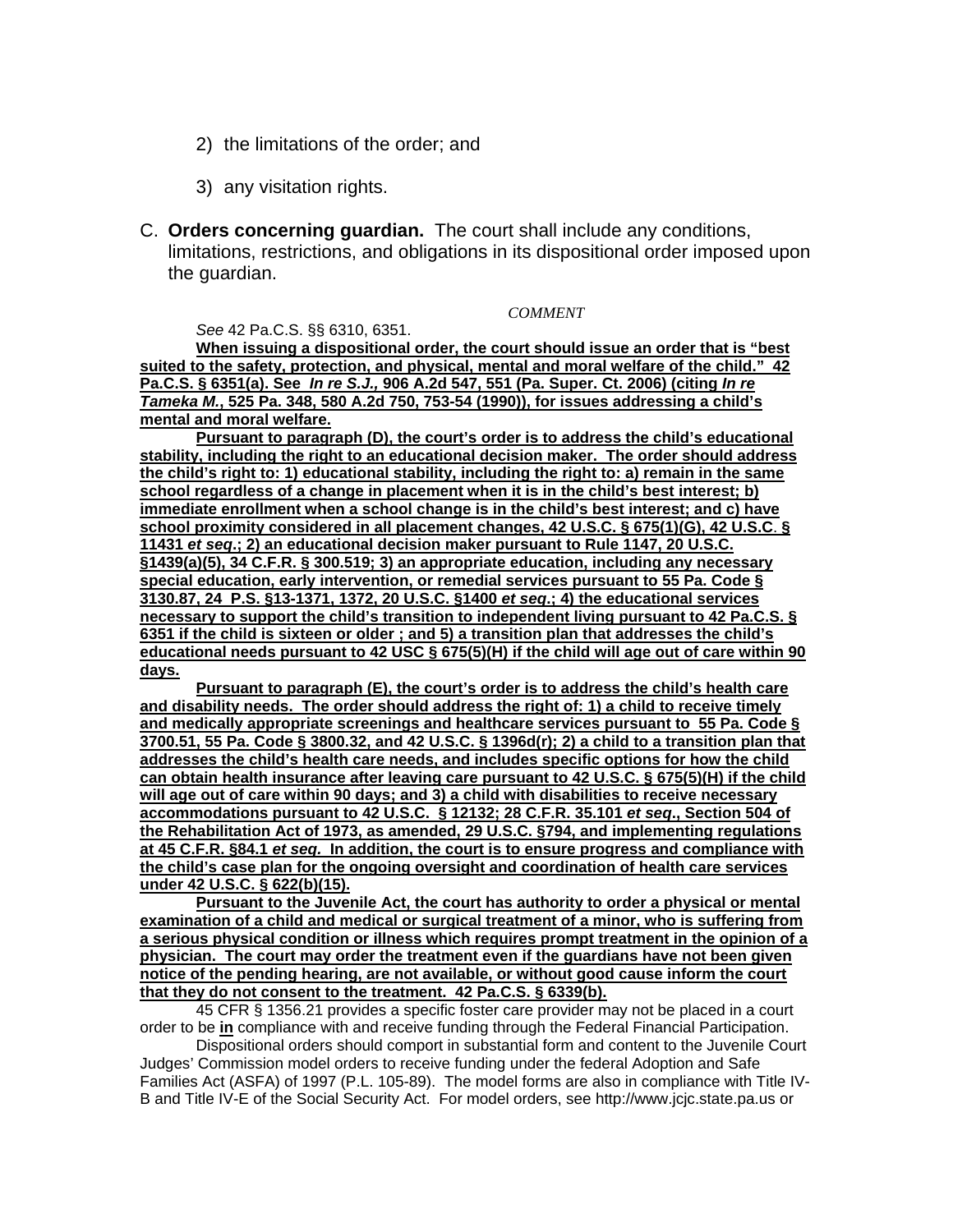http://www.dpw.state.pa.us or request a copy on diskette directly from the Juvenile Court Judges' Commission, Room 401, Finance Building, Harrisburg, PA 17120. *See In re Tameka M.*, 525 Pa. 348, 580 A.2d 750 (1990).

**Official Note:** Rule 1515 adopted August**[,]** 21, 2006, effective February 1, 2007.

#### *Committee Explanatory Reports:*

Final Report explaining the provisions of Rule 1515 published with the Court's Order at 36 Pa.B. 5599 (September 2, 2006).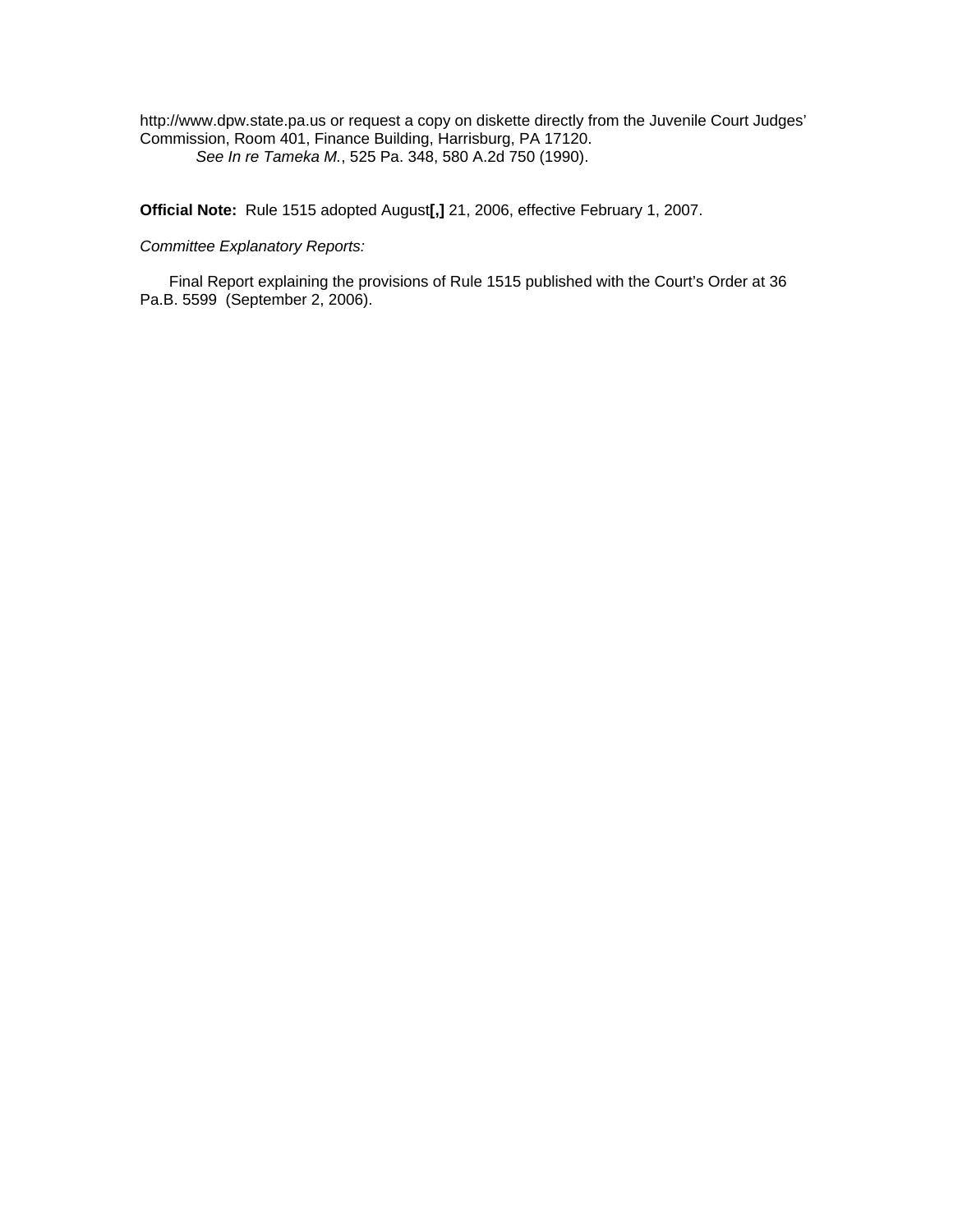## **RULE 1609. COURT ORDER OF PERMANENCY HEARING DETERMINATIONS**

- A. **[Findings]Court order.** After every permanency hearing, the court shall issue a written order, which provides whether the permanency plan is best suited to the safety, protection, and physical, mental, and moral welfare of the child.
- B. **Determination made.** The court's order shall reflect a determination made [consistent with 42 Pa.C.S. § 6351(f.1)]**pursuant to Rule 1608 (B)**.
- C. **Transfer of legal custody.** If the court decides to transfer permanent legal custody of the child to a person found to be qualified to provide care, shelter, and supervision of the child, the permanency order shall include:
	- 1) the name and address of such person unless disclosure is prohibited by court order;
	- 2) the limitations of the order; and
	- 3) any temporary visitation rights of parents.

### D. **Orders concerning education.**

- **1) The court's order shall address the stability and appropriateness of the child's education; and**
- **2) When appropriate, the court shall appoint an educational decision maker pursuant to Rule 1147.**
- **E. Orders concerning health and disability.** 
	- **1) The court's order shall identify, monitor, and address the health care and disability needs of the child;**
	- **2) The court's orders shall authorize evaluations and treatment if parental consent cannot be obtained.**
- **F. Orders concerning guardians.** The court**'s order** shall include any conditions, limitations, restrictions, and obligations **[in its permanency order]** imposed upon the guardian.

#### **COMMENT**

 Under paragraph (B), the court's order is to reflect whether: 1) If the court finds that return of the child is best suited to the safety, protection, and physical, mental, and moral welfare of the child, the court shall specify: a) the conditions of the return of the child; and b) the projected date of the return of the child; or 2) If the court finds that the return of the child is not best suited to the